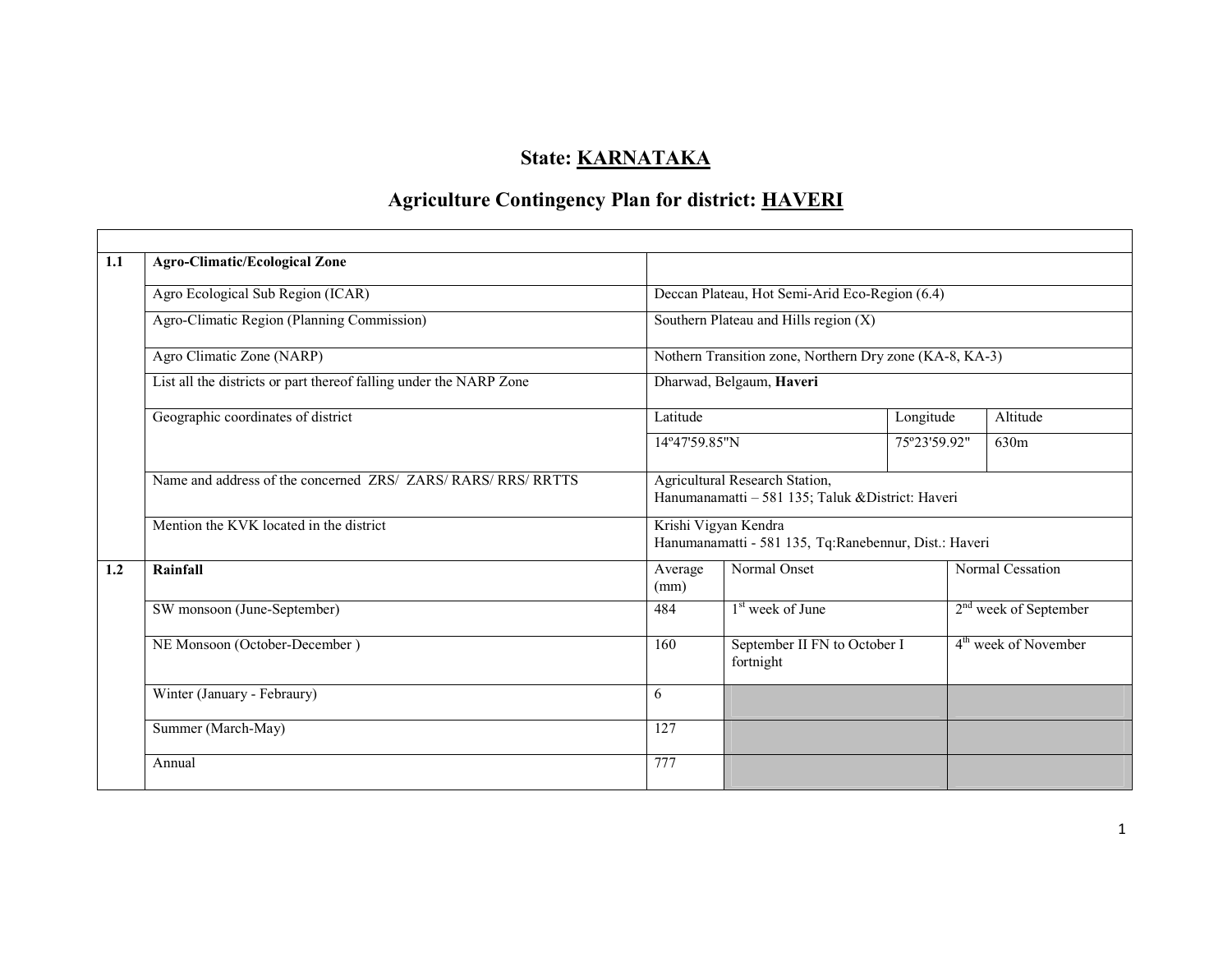| 1.3 | Land use pattern of   | Geographical             | Land under   | Net sown | Permanent | Cultivable | Land       | Barren and   | Current | Other   |
|-----|-----------------------|--------------------------|--------------|----------|-----------|------------|------------|--------------|---------|---------|
|     | the district (latest) | area                     | non-         | area     | pastures  | waste land | under      | uncultivable | fallows | fallows |
|     | statistics)           | $^{\prime\prime}000$ ha) | agricultural |          |           |            | Misc. tree | land         |         |         |
|     |                       |                          | use          |          |           |            | crops and  |              |         |         |
|     |                       |                          |              |          |           |            | groves     |              |         |         |
|     | Area $(900)$ ha)      | 485.2                    | 31.7         | 366.0    | 12.2      | 3.0        | 4.1        | 5.8          | 12.3    | .3 J    |
|     |                       |                          |              |          |           |            |            |              |         |         |

Source: Agricultural Census 2005-06, Directorate of Economics & Statistics

| 1.4 | <b>Major Soils</b>           | Area ('000 ha) | Percent $(\%)$ of total |
|-----|------------------------------|----------------|-------------------------|
|     | Medium to deep black soils   | 244.31         | 49.42                   |
|     | Red Sandy loam Soils         | 228.34         | 46.18                   |
|     | Red Shallow Soils            | 21.76          | 4.40                    |
| 1.5 | <b>Agricultural land use</b> | Area ('000 ha) | Cropping intensity %    |
|     | Net sown area                | 366.0          | 116.9%                  |
|     | Area sown more than once     | 61.9           |                         |
|     | Gross cropped area           | 427.9          |                         |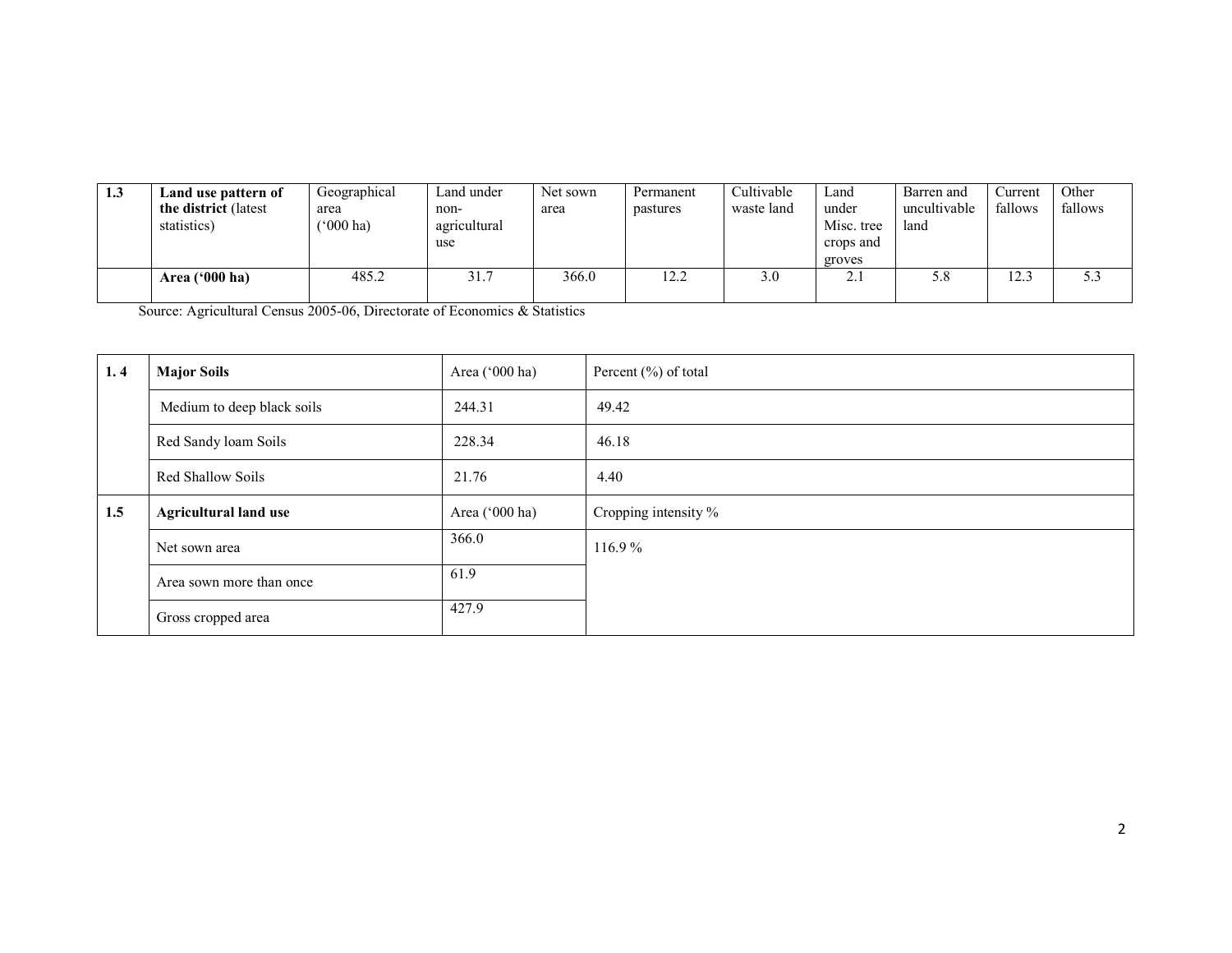| 1.6 | Irrigation                        |                               |                | Area ('000 ha)   |        |  |
|-----|-----------------------------------|-------------------------------|----------------|------------------|--------|--|
|     | Net irrigated area                |                               |                | 62.6             |        |  |
|     | Gross irrigated area              |                               |                |                  |        |  |
|     | Rainfed area                      |                               |                |                  |        |  |
|     | <b>Sources of Irrigation</b>      | Number                        | Area ('000 ha) |                  | % area |  |
|     | Canals                            |                               | 0.0            |                  | 0.0    |  |
|     | Tanks                             | 1904                          | 9.9            |                  | 14.0   |  |
|     | Open wells                        | 2105                          |                |                  |        |  |
|     | Bore wells                        | 19606                         | 44.1           |                  | 62.4   |  |
|     | Lift irrigation                   | 246                           |                |                  |        |  |
|     | Other sources                     | $\overline{\phantom{a}}$      |                |                  |        |  |
|     | Total                             | 23862                         | 16.7           |                  | 23.6   |  |
|     | Pump sets                         | 31223                         | 70.7           |                  | 100.0  |  |
|     | Micro-irrigation                  |                               |                |                  |        |  |
|     | Ground water availability and use | No. of blocks                 | % area         | Quality of water |        |  |
|     | Over exploited                    |                               |                |                  |        |  |
|     | Critical                          |                               |                |                  |        |  |
|     | Semi-critical                     |                               |                |                  |        |  |
|     | Safe                              | Varada river belt &<br>Hangal |                |                  |        |  |
|     | Waste water availability and use  |                               |                |                  |        |  |

\*over-exploited: groundwater utilization > 100%; critical: 90-100%; semi-critical: 70-90%; safe: <70%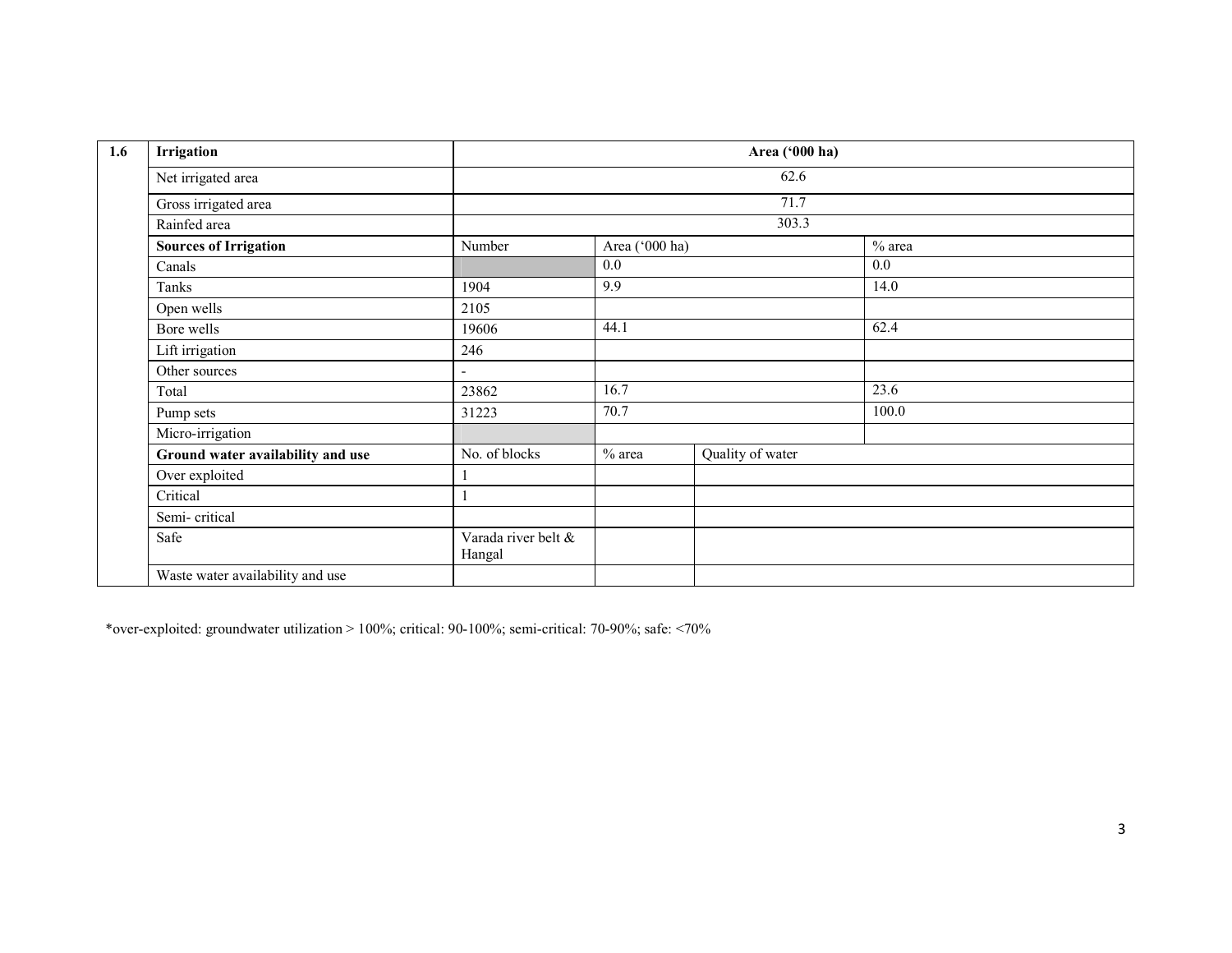| <b>Major Field Crops cultivated</b> |                   |                       |                          | Area ('000 ha)*          |                          |              |  |  |
|-------------------------------------|-------------------|-----------------------|--------------------------|--------------------------|--------------------------|--------------|--|--|
|                                     |                   | <b>Kharif</b><br>Rabi |                          |                          | <b>Summer</b>            | <b>Total</b> |  |  |
|                                     | <b>Irrigated</b>  | Rainfed               | <b>Irrigated</b>         | Rainfed                  |                          |              |  |  |
| Maize                               | 20.7              | 92.8                  | $\blacksquare$           | 2.1                      | 2.0                      | 117.6        |  |  |
| Oilseeds                            | 6.1               | 25.0                  | $\overline{\phantom{a}}$ | 13.7                     | 10.7                     | 55.4         |  |  |
| Sorghum                             | 6.0               | 22.4                  | $\blacksquare$           | 20.6                     | 0.4                      | 49.5         |  |  |
| Paddy                               | 16.9              | 27.4                  | $\overline{\phantom{a}}$ | $\overline{\phantom{a}}$ | 1.5                      | 45.7         |  |  |
| Cotton                              | 6.4               | 25.7                  | $\overline{\phantom{a}}$ | 11.9                     | $\overline{\phantom{a}}$ | 43.9         |  |  |
| Horticulture crops - Fruits         | <b>Total area</b> |                       |                          |                          |                          |              |  |  |
| Mango                               | 2560              |                       |                          |                          |                          |              |  |  |
| Banana                              | 2125              |                       |                          |                          |                          |              |  |  |
| Sapota                              | 1451.0            |                       |                          |                          |                          |              |  |  |
| Horticultural crops - Vegetables    | <b>Total area</b> |                       |                          |                          |                          |              |  |  |
| Chilli                              | 6084              |                       |                          |                          |                          |              |  |  |
| Okra                                | 1889              |                       |                          |                          |                          |              |  |  |
| Brinjal                             |                   |                       |                          | 851                      |                          |              |  |  |

#### Area under major field crops & horticulture etc. (2008-09 )

| <b>Medicinal and Aromatic crops</b> |                   |  |
|-------------------------------------|-------------------|--|
| <b>Plantation crops</b>             | <b>Total area</b> |  |
| Dry Chilli                          | 37204             |  |
| Coconut                             | 3101              |  |
| Betlevine                           | 980               |  |
| Flower crops                        |                   |  |
| Marigold                            | 543               |  |
| <b>Fodder crops</b>                 | <b>Total area</b> |  |
| Total fodder crop area              | N.A               |  |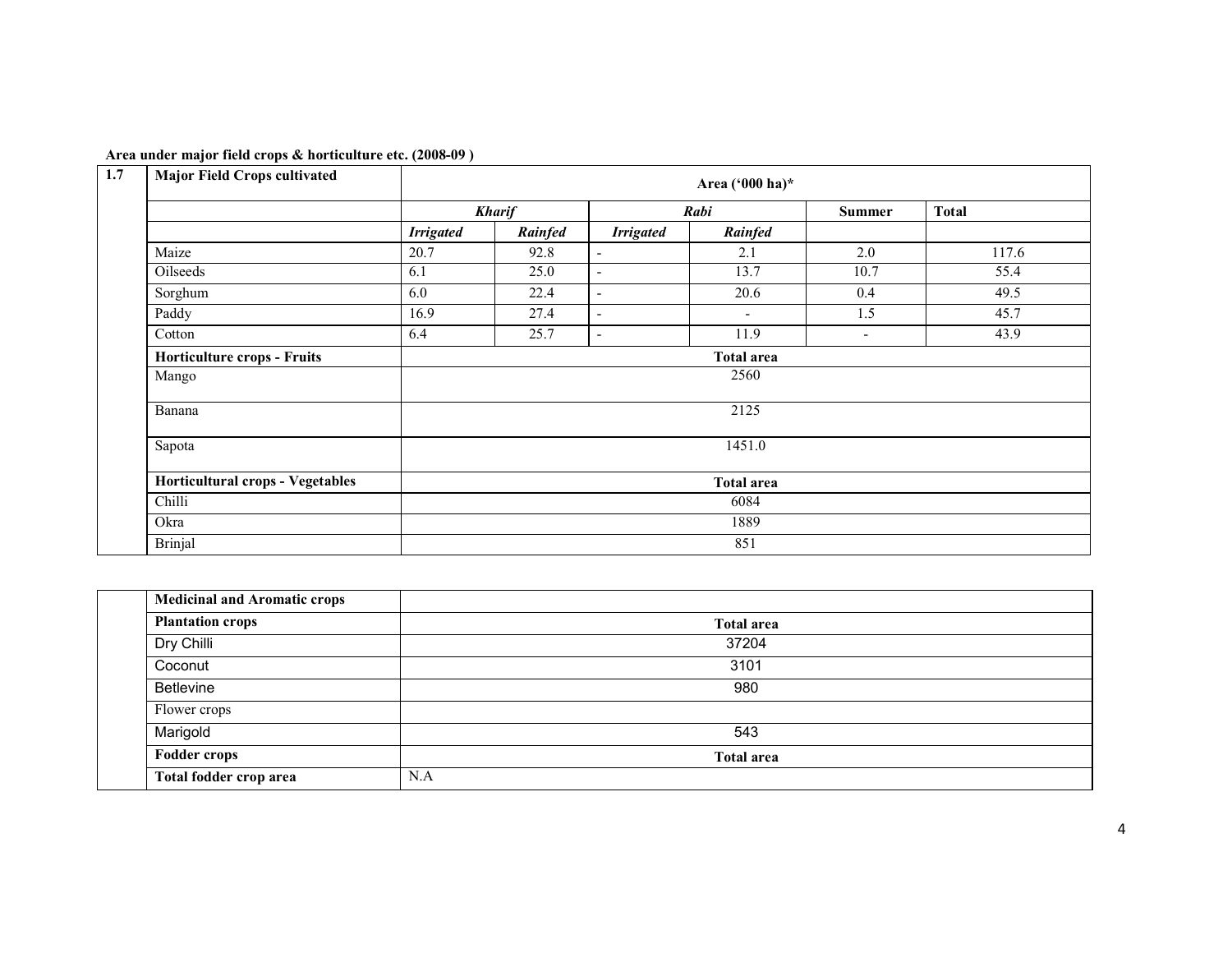|  | <b>Grazing land</b>     |       |
|--|-------------------------|-------|
|  | Sericulture etc         | 0.745 |
|  | <b>Others (Specify)</b> |       |

| 1.8  | Livestock                                      |                          | <b>Male ('000)</b>       |                          | Female ('000) |                          | <b>Total ('000)</b> |  |
|------|------------------------------------------------|--------------------------|--------------------------|--------------------------|---------------|--------------------------|---------------------|--|
|      | Non descriptive Cattle (local low yielding)    |                          | 164.4                    |                          | 90.7          |                          | 255.1               |  |
|      | Crossbred cattle                               |                          | 7.2                      |                          | 49.3          |                          | 56.5                |  |
|      | Non descriptive Buffaloes (local low yielding) |                          | 13.2                     |                          | 106.5         |                          | 119.7               |  |
|      | <b>Graded Buffaloes</b>                        |                          |                          |                          |               |                          |                     |  |
|      | Goat                                           |                          |                          |                          |               |                          | 150.5               |  |
|      | Sheep                                          |                          |                          |                          |               |                          | 265.7               |  |
|      | Others (Camel, Pig, Yak etc.)                  |                          |                          |                          |               |                          | 4.9                 |  |
|      | Commercial dairy farms (Number)                |                          |                          |                          |               |                          |                     |  |
| 1.9  | <b>Poultry</b>                                 |                          |                          |                          |               |                          |                     |  |
|      | Commercial                                     | 515.3                    |                          |                          |               |                          |                     |  |
|      | Backyard                                       |                          |                          |                          |               |                          |                     |  |
| 1.10 | <b>Fisheries</b>                               | Area (ha)                |                          | Yield (t/ha)             |               |                          | Production (tones)  |  |
|      | Brackish water                                 | ٠                        |                          | $\overline{\phantom{a}}$ |               | ٠                        |                     |  |
|      | Fresh water<br>$\overline{\phantom{0}}$        |                          | $\overline{\phantom{0}}$ |                          | ٠             |                          |                     |  |
|      | Others                                         | $\overline{\phantom{a}}$ |                          | $\overline{\phantom{a}}$ |               | $\overline{\phantom{a}}$ |                     |  |

#### **1.11 Production and Productivity of major crops** (Average of last 5 years: 2004, 05, 06, 07, 08)

| 1.11 | <b>Production and</b><br><b>Productivity of</b> | <b>Kharif</b>         |                         | Rabi                  |                         | Summer                |                         | Total                 |                         |
|------|-------------------------------------------------|-----------------------|-------------------------|-----------------------|-------------------------|-----------------------|-------------------------|-----------------------|-------------------------|
|      | major crops                                     | Production<br>(000 t) | Productivity<br>(kg/ha) | Production<br>(000 t) | Productivity<br>(kg/ha) | Production<br>(000 t) | Productivity<br>(kg/ha) | Production<br>(000 t) | Productivity<br>(kg/ha) |
|      | Maize                                           | 33.4                  | 2650                    | 2.9                   | 2690.3                  | 2.7                   | 2625.4                  | 38.9                  | 2655.3                  |
|      | Cotton                                          | 194.2                 | 380                     | ے.د                   | 190                     |                       |                         | 199.4                 | 285                     |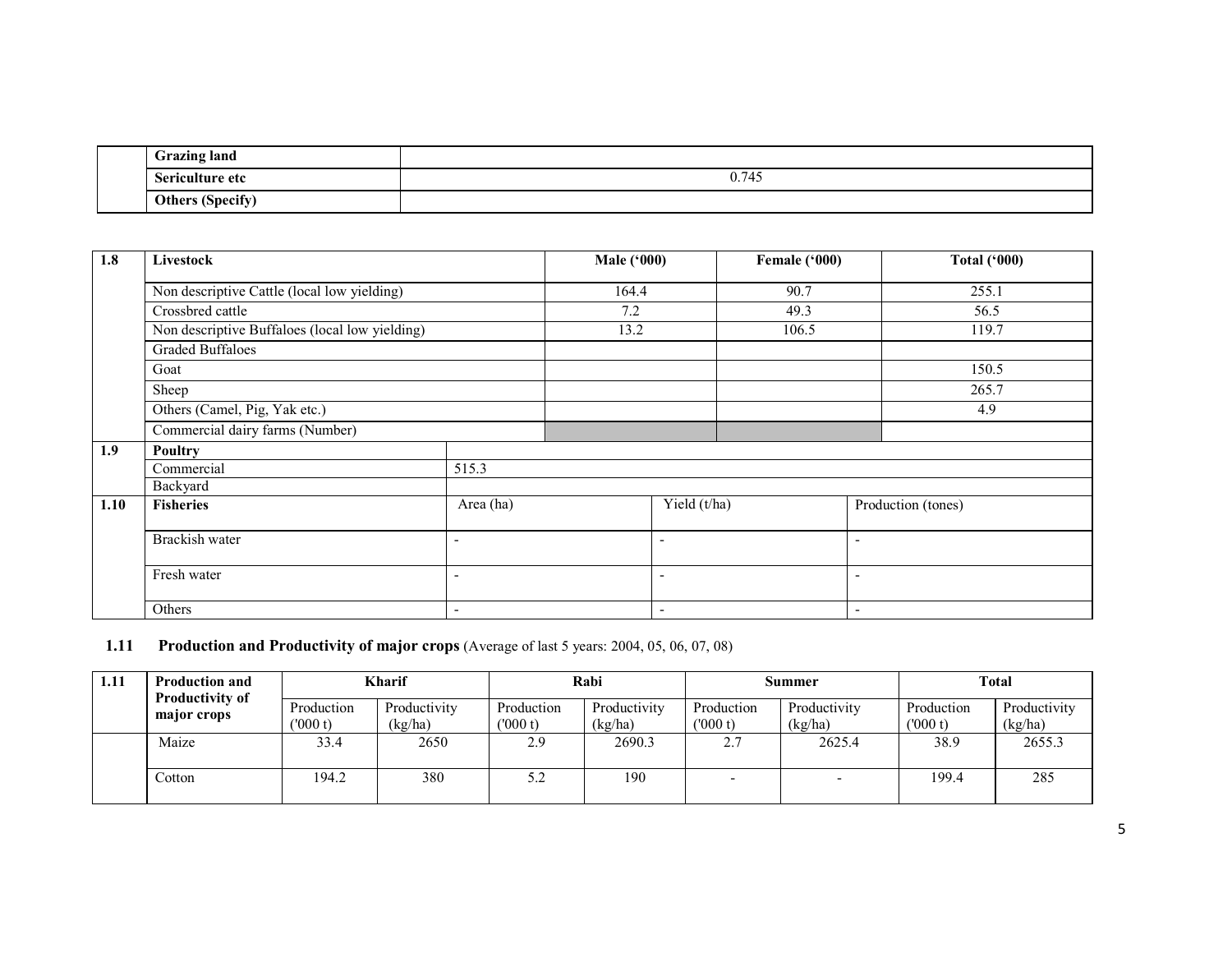|        | Sorghum                         | 38.9                     | 1748                     | 12.5                         | 585                      | 0.7                      | 1845                     | 52.1                  | 1392.7               |
|--------|---------------------------------|--------------------------|--------------------------|------------------------------|--------------------------|--------------------------|--------------------------|-----------------------|----------------------|
|        | Rice                            | 75.6                     | 1950                     | $\overline{\phantom{0}}$     | $\blacksquare$           | 2.0                      | 2250                     | 77.7                  | 2100                 |
|        | Groundnut                       | 21.3                     | 1120                     | $\blacksquare$               | $\overline{\phantom{a}}$ | 7.5                      | 1220                     | 28.8                  | 1170                 |
| Others | Green gram                      | 2.7                      | 210                      | $\qquad \qquad \blacksquare$ | $\overline{\phantom{a}}$ | $\sim$                   | $\blacksquare$           | 2.7                   | 210                  |
|        | Major<br>Horticultural<br>crops |                          |                          |                              |                          |                          |                          |                       |                      |
|        | Mango                           | $\overline{\phantom{a}}$ | $\overline{\phantom{a}}$ | $\blacksquare$               | $\overline{\phantom{a}}$ | $\overline{\phantom{a}}$ | $\sim$                   | 22481                 | $8.8\,$              |
|        | Sapota                          |                          |                          |                              |                          |                          |                          | 15696                 | 12.9                 |
|        | Banana                          | $\sim$                   | ۰                        | $\overline{\phantom{a}}$     | $\overline{\phantom{a}}$ | $\overline{\phantom{a}}$ | $\overline{\phantom{a}}$ | 61896                 | 29.1                 |
|        | Chiili                          | $\sim$                   | $\overline{\phantom{a}}$ | $\overline{\phantom{a}}$     | $\overline{\phantom{a}}$ | $\overline{\phantom{a}}$ | $\sim$                   | 48681                 | 1.38                 |
|        | <b>Brinjal</b>                  |                          |                          |                              |                          |                          |                          | 20425                 | 27.9                 |
|        | Okra                            | $\sim$                   | $\overline{\phantom{a}}$ | $\blacksquare$               | $\overline{\phantom{a}}$ | $\overline{\phantom{a}}$ | $\overline{\phantom{a}}$ | 15307                 | 8.2                  |
|        | Coconut                         | $\overline{\phantom{a}}$ | $\overline{\phantom{a}}$ | $\blacksquare$               | $\overline{\phantom{a}}$ | $\overline{\phantom{a}}$ | $\sim$                   | 398 lakh nuts         | 0.1 lakh Nuts        |
|        | Betlevine                       |                          |                          |                              |                          |                          |                          | 21688 lakh<br>leaves. | 24.9 lakh<br>leaves. |

Source : Directorate of Economics and Statistics

| 1.12 | Sowing window for 5 major<br>crops<br>(start and end of sowing<br>period) | <b>Maize</b>                            | <b>Cotton</b>                                                 | Sorghum                                     | <b>Rice</b>                                                   | Groundnut                                     |
|------|---------------------------------------------------------------------------|-----------------------------------------|---------------------------------------------------------------|---------------------------------------------|---------------------------------------------------------------|-----------------------------------------------|
|      | Kharif-Rainfed                                                            | June 1st week-July $2^{nd}$<br>week     | June 1st week-July<br>2 <sup>nd</sup><br>week                 | June 1st week-July $2nd$<br>week            | May $4^{\text{th}}$ week-June<br>4 <sup>th</sup><br>week      | June 1st<br>week-July 2 <sup>nd</sup><br>week |
|      | Kharif-Irrigated                                                          | May $2^{nd}$ week-July $2^{nd}$<br>week | $\overline{\text{May}} 2^{\text{nd}}$ week-July<br>$2nd$ week | --                                          | $\overline{\text{May}} 2^{\text{nd}}$ week-July<br>$2nd$ week |                                               |
|      | Rabi-Rainfed                                                              | $- -$                                   |                                                               | Sept $15^{\text{th}}$ -Oct $15^{\text{th}}$ |                                                               | --                                            |
|      | Rabi-Irrigated                                                            | --                                      |                                                               | Sept $15^{\text{th}}$ -Oct $15^{\text{th}}$ |                                                               | Dec $2nd$<br>week-Jan $2nd$<br>week           |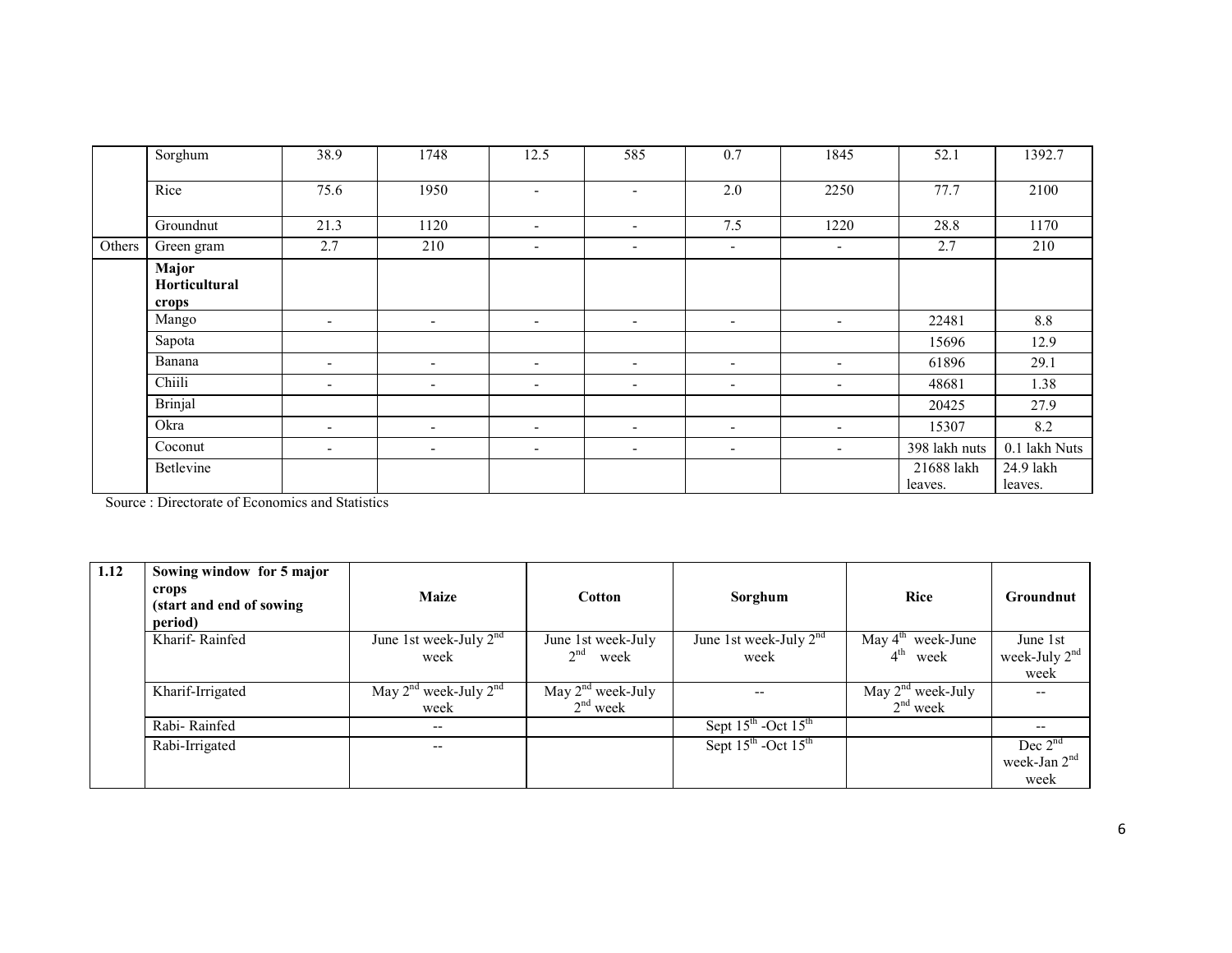| 1.13 | What is the major contingency the district is prone to?<br>(Tick mark)                                                                                                                                       | Regular | Occasional | None       |
|------|--------------------------------------------------------------------------------------------------------------------------------------------------------------------------------------------------------------|---------|------------|------------|
|      |                                                                                                                                                                                                              |         |            |            |
|      | Drought                                                                                                                                                                                                      |         | $\sqrt{ }$ |            |
|      | Flood                                                                                                                                                                                                        |         | $\sqrt{ }$ |            |
|      | Cyclone                                                                                                                                                                                                      |         |            | $\sqrt{ }$ |
|      | Hail storm                                                                                                                                                                                                   |         |            | $\sqrt{ }$ |
|      | Heat wave                                                                                                                                                                                                    |         |            | $\sqrt{ }$ |
|      | Cold wave                                                                                                                                                                                                    |         |            | $\sqrt{ }$ |
|      | Frost                                                                                                                                                                                                        |         |            | $\sqrt{ }$ |
|      | Sea water inundation                                                                                                                                                                                         |         |            | $\sqrt{ }$ |
|      | Pests and diseases (specify)<br>Sugarcane: Army worm & grass hopper<br>Cotton: Rust and grey mildew<br>Maize: Tersicum Leaf Blight, rust & stem borer<br>Chilli: Murda complex,,Anthracnose & powdery mildew |         | $\sqrt{ }$ |            |

| 1.14 | Include Digital maps of the | Location map of district within State as Annexure I | Enclosed : Yes |
|------|-----------------------------|-----------------------------------------------------|----------------|
|      | district                    |                                                     |                |
|      |                             | Mean annual rainfall as Annexure 2                  | Enclosed : No  |
|      |                             |                                                     |                |
|      |                             | Soil map as Annexure 3                              | Enclosed : Yes |
|      |                             |                                                     |                |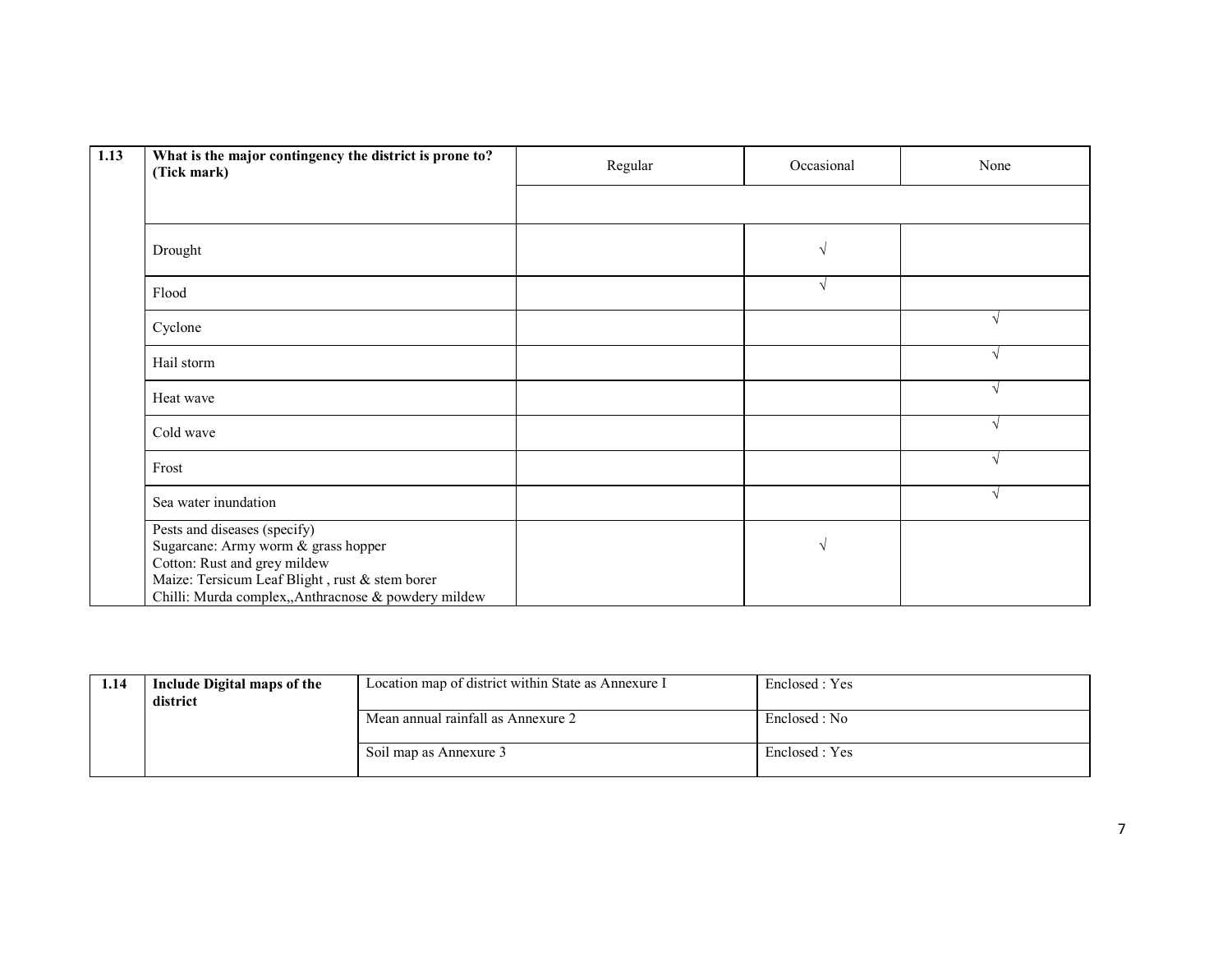Annexure1: Location map of Haveri District in Karnataka State

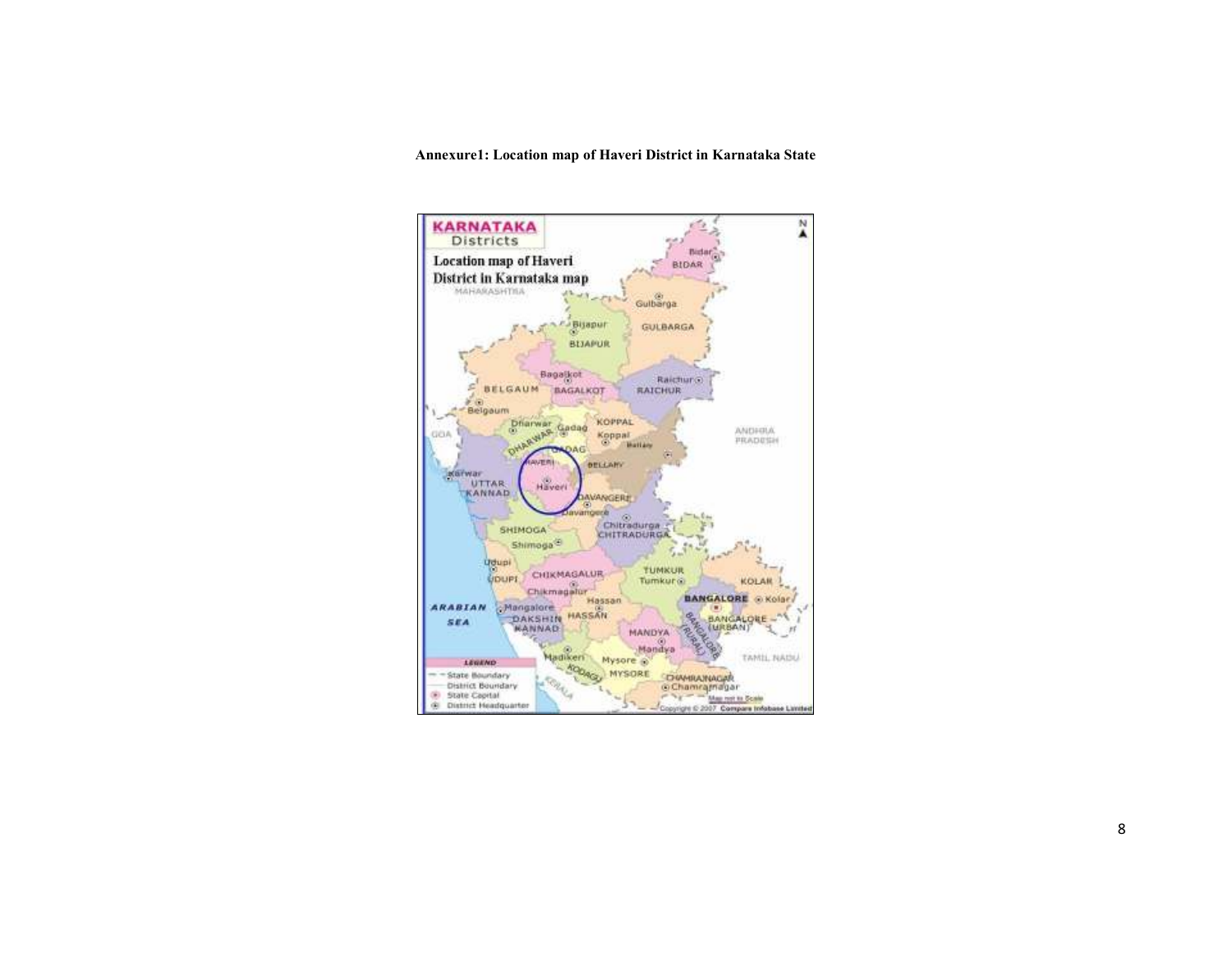

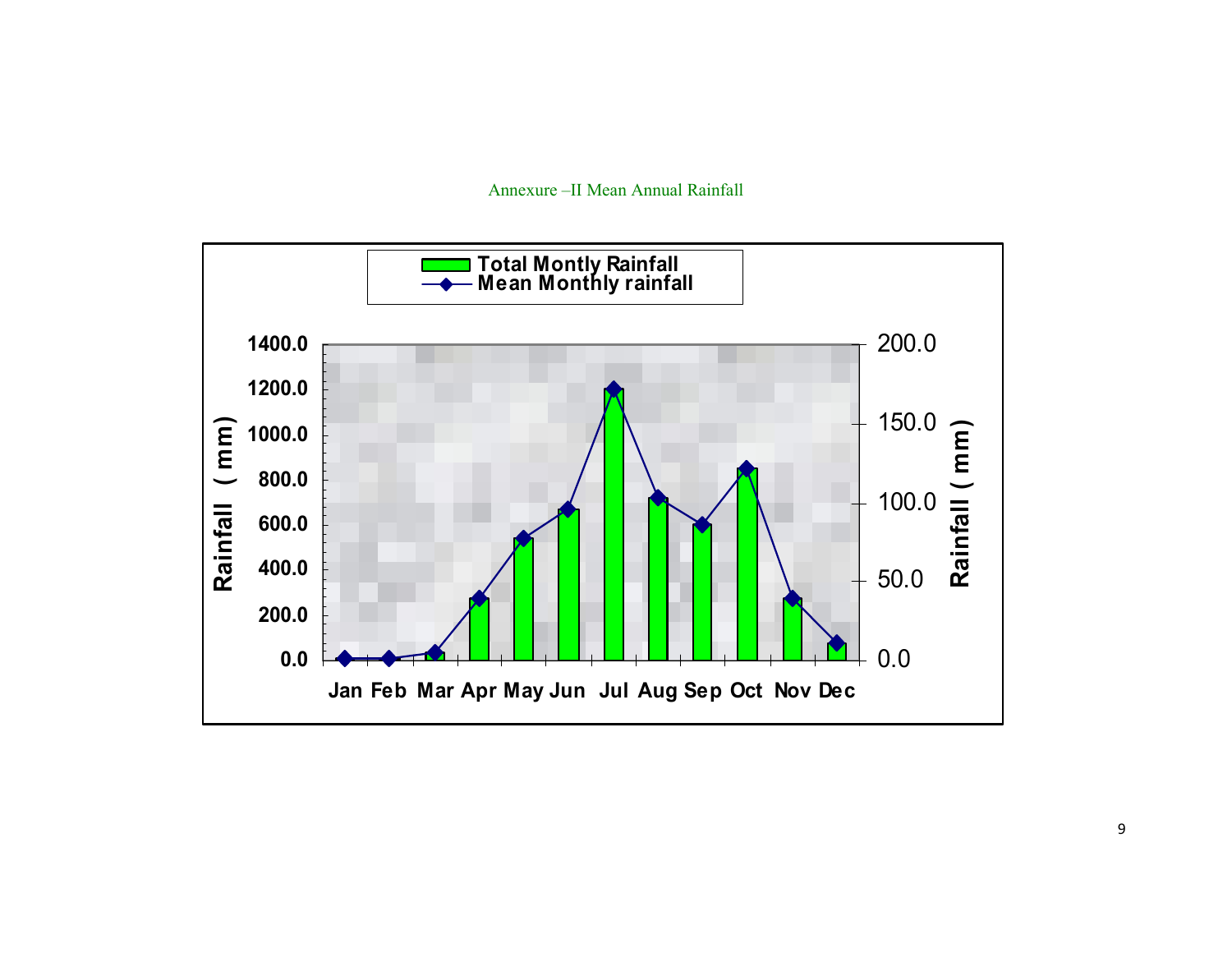| <b>Months</b>    | <b>MEAN</b> | 2002   | 2003                  | 2004   | 2005         | 2006  | 2007   | 2008  | 2009  |
|------------------|-------------|--------|-----------------------|--------|--------------|-------|--------|-------|-------|
|                  | 1991-99     |        |                       |        |              |       |        |       |       |
| <b>JANUARY</b>   | 1.7         | ٠      | ٠                     | ٠      | 3.8          | 0.0   | 0.0    | 0.0   | 0.0   |
| <b>FEBRUARY</b>  | 2.5         | 43.40  | ٠                     | ٠      | $\mathbf{0}$ | 0.0   | 0.0    | 0.0   | 0.0   |
| <b>MARCH</b>     | 3.4         | ٠      | 51.00                 | 10.60  | $\mathbf{0}$ | 2.6   | 0.0    | 116.0 | 41.2  |
| <b>APRIL</b>     | 30.28       | 81.10  | 82.40                 | 59.20  | 72           | 2.1   | 60.6   | 22.6  | 22.2  |
| <b>MAY</b>       | 73.08       | 71.30  | 18.20                 | 179.40 | 60.3         | 101.6 | 63.0   | 60.0  | 100.4 |
| <b>JUNE</b>      | 126.14      | 103.80 | 63.60                 | 73.40  | 112.7        | 142.6 | 144.30 | 131.2 | 42.8  |
| <b>JULY</b>      | 149.33      | 35.60  | 64.80                 | 56.20  | 296.5        | 149.1 | 177.80 | 106.4 | 281.2 |
| <b>AUGUST</b>    | 116.73      | 123.90 | 34.00                 | 165.30 | 159.4        | 119.5 | 237.60 | 167.6 | 88.8  |
| <b>SEPTEMBER</b> | 70.05       | 56.40  | 5.60                  | 75.90  | 82.00        | 94.8  | 152.0  | 50.0  | 135.0 |
| <b>OCTOBER</b>   | 145.78      | 109.50 | 165.4<br>$\mathbf{0}$ | 42.20  | 75.4         | 10.8  | 120.0  | 69.0  | 122.4 |
| <b>NOVEMBER</b>  | 68.63       | ٠      |                       | 0.80   | 0.20         | 61.30 | 34.80  | 46.0  | 69.7  |
| <b>DECEMBER</b>  | 16.08       | ٠      | 5.20                  | ×,     | 0.0          | ٠     | 3.40   | 0.0   | 50.2  |
| <b>TOTAL</b>     | 799.46      | 625.00 | 490.2<br>0            | 661.90 | 862.30       | 684.4 | 993.50 | 768.8 | 953.9 |

# Rainfall received during current and previous years(mm) HRS HAVERI( DEVIHOSUR)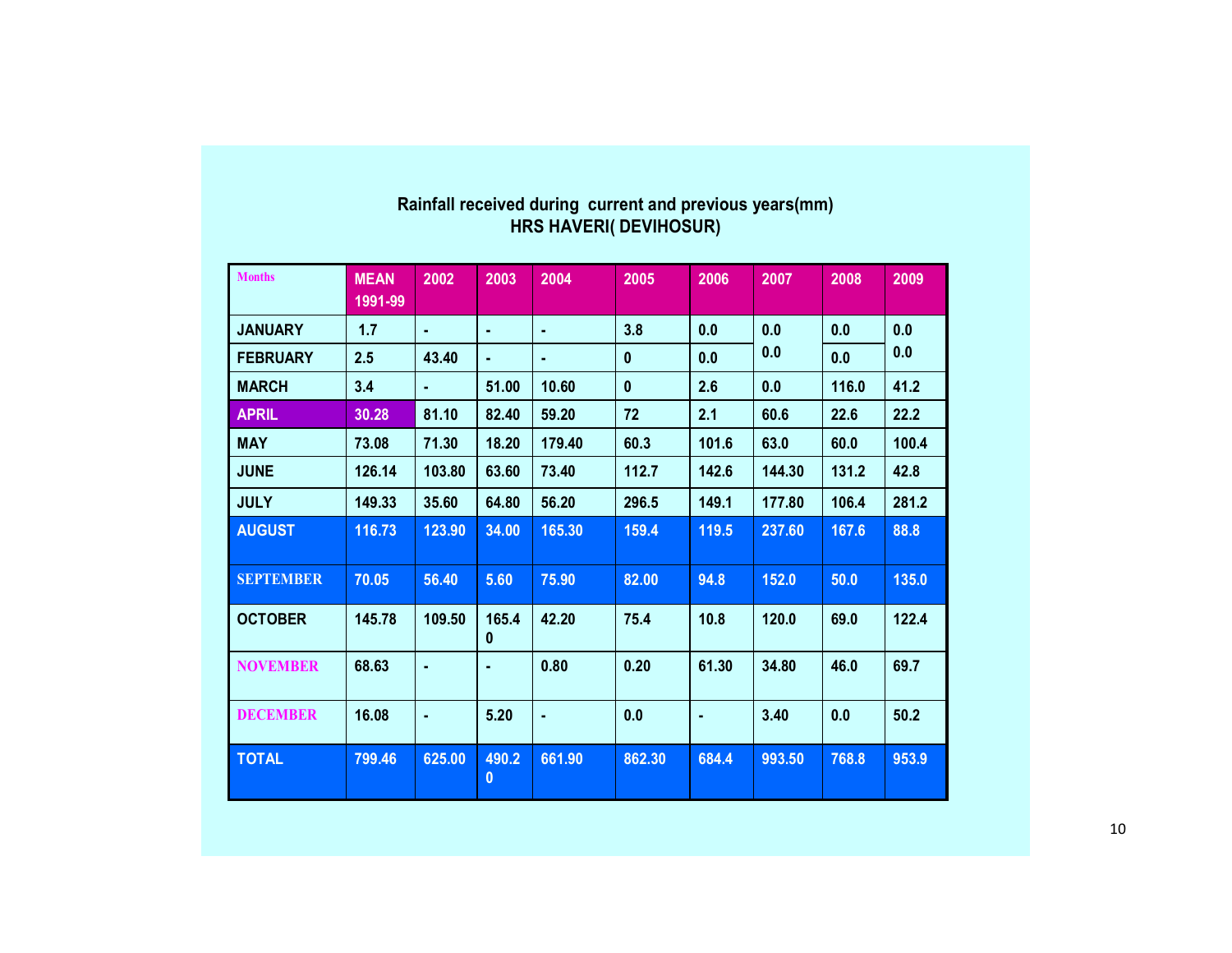#### Annexure 3: Soil map of Haveri District

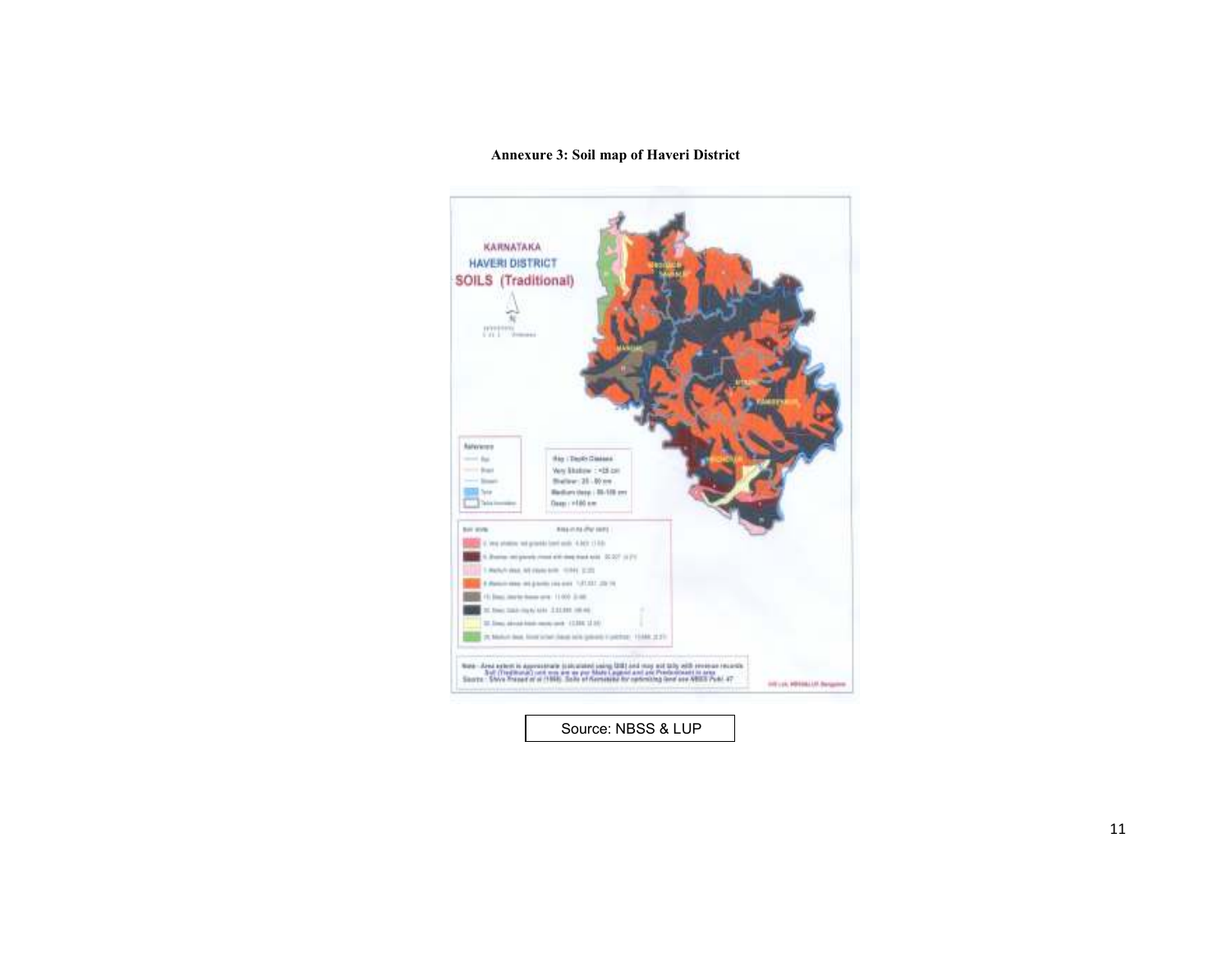## 2.0 Strategies for weather related contingencies

## 2.1 Drought

## 2.1.1 Rainfed situation

| Condition                                               |                                                                  |                                       | <b>Suggested Contingency measures</b> |                                         |                                     |  |  |  |  |
|---------------------------------------------------------|------------------------------------------------------------------|---------------------------------------|---------------------------------------|-----------------------------------------|-------------------------------------|--|--|--|--|
| <b>Early</b><br>season<br>drought<br>(delayed<br>onset) | Major<br>Farming<br>situation                                    | <b>Normal Crop/cropping system</b>    | Change in crop/cropping system        | <b>Agronomic measures</b>               | <b>Remarks</b> on<br>Implementation |  |  |  |  |
| Delay by 2<br>weeks                                     | Medium to<br>deep black                                          | Maize-Rabi sorghum                    | No change in cropping system          | Follow normal<br>agricultural practices | $\overline{\phantom{a}}$            |  |  |  |  |
| (June $3nd$<br>week)                                    | soils                                                            | Maize + Redgram $(6:2)$               | $-do-$                                | $-do-$                                  | $\blacksquare$                      |  |  |  |  |
|                                                         |                                                                  | Hybrid cotton (Bt)                    | $-do-$                                | $-do-$                                  | $\overline{\phantom{a}}$            |  |  |  |  |
|                                                         | Rice followed by short duration pulse<br>(Green gram/Black gram) |                                       | $-do-$                                | $-do-$                                  |                                     |  |  |  |  |
|                                                         |                                                                  | Groundnut) - R. Jowar                 | $-do-$                                | $-do-$                                  | $\blacksquare$                      |  |  |  |  |
|                                                         |                                                                  | Soybean - Rabi Sorghum                | $-do-$                                | $-do-$                                  |                                     |  |  |  |  |
|                                                         |                                                                  | Green gram - Sorghum                  | $-do-$                                | $-do-$                                  | $\overline{\phantom{a}}$            |  |  |  |  |
|                                                         |                                                                  | Chilli + Desi cotton                  | $-do-$                                | $-do-$                                  | $\overline{\phantom{a}}$            |  |  |  |  |
|                                                         |                                                                  | Maize                                 | No change in cropping system          |                                         | $\blacksquare$                      |  |  |  |  |
|                                                         | Red loamy<br>soils                                               | Hybrid cotton                         | $-do-$                                | $-do-$                                  |                                     |  |  |  |  |
|                                                         |                                                                  | Sorghum + Pigeonpea $(5:1$ and $4:2)$ | $-do-$                                | $-do-$                                  |                                     |  |  |  |  |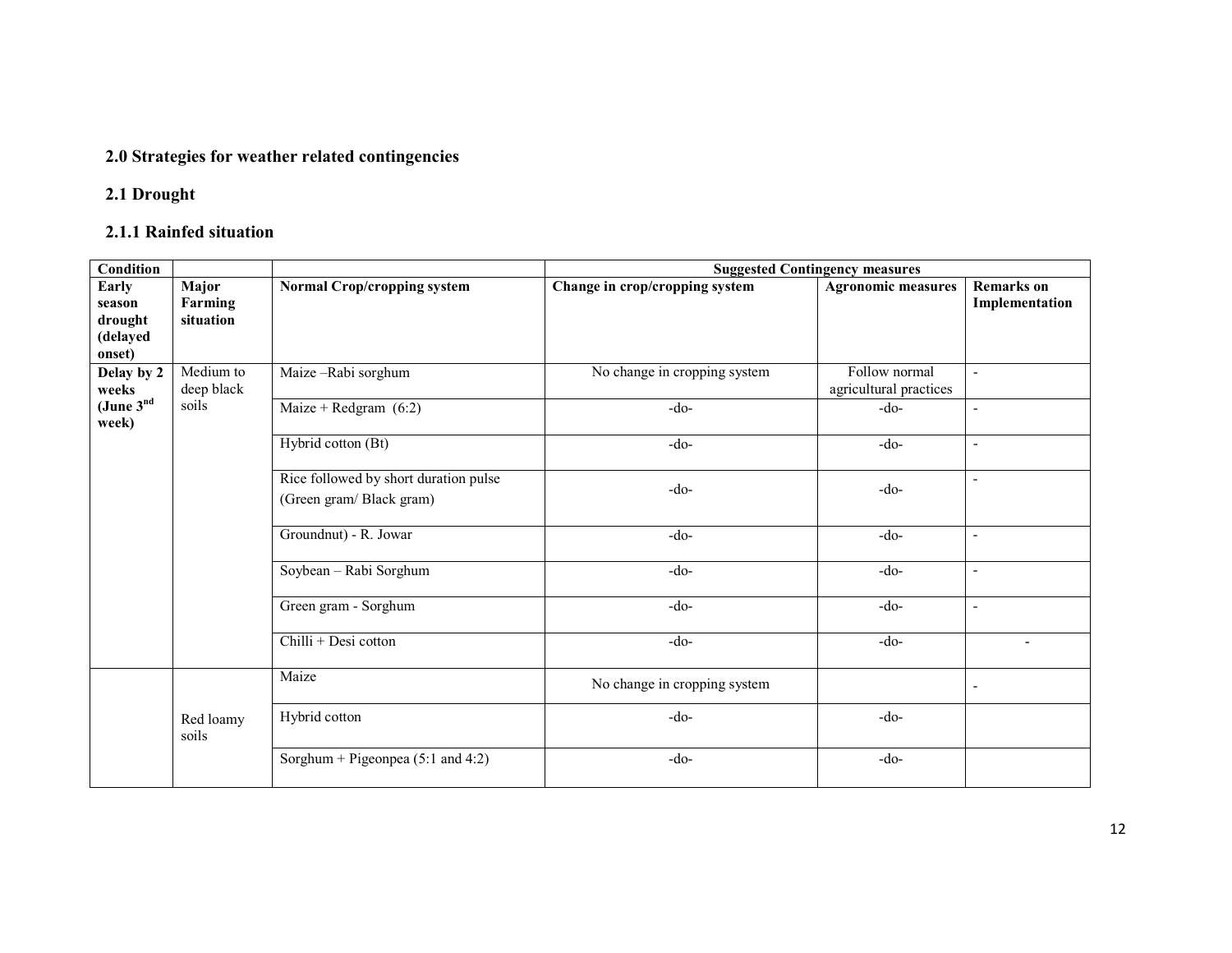|  | <b>Spreading Groundnut</b>      | $-dO$ | -do- |  |
|--|---------------------------------|-------|------|--|
|  | Little Millet + Redgram $(6:1)$ | $-dO$ | -do- |  |

| Condition                                        |                                      |                                                                  | <b>Suggested Contingency measures</b> |                                    |                                     |  |  |
|--------------------------------------------------|--------------------------------------|------------------------------------------------------------------|---------------------------------------|------------------------------------|-------------------------------------|--|--|
| Early<br>season<br>drought<br>(delayed<br>onset) | <b>Major</b><br>Farming<br>situation | <b>Normal Crop/cropping system</b>                               | Change in<br>crop/cropping<br>system  | <b>Agronomic measures</b>          | <b>Remarks</b> on<br>Implementation |  |  |
| Delay by 4<br>weeks<br>(July $1st$               | Medium to<br>deep black soils        | Maize-Rabi sorghum                                               | No Change                             | Ridge and furrow method of sowing; |                                     |  |  |
| week                                             |                                      | Maize + Redgram $(6:2)$                                          | $-do-$                                | $-do-$                             |                                     |  |  |
|                                                  |                                      | Hybrid cotton (Bt)                                               | $-do-$                                | Reduce spacing (90 x 60 cm)        |                                     |  |  |
|                                                  |                                      | Rice followed by short duration pulse<br>(Green gram/Black gram) | $-do-$                                | Normal                             |                                     |  |  |
|                                                  |                                      | Groundnut) - R.Jowar                                             | $-do-$                                | $-do-$                             |                                     |  |  |
|                                                  |                                      | Soybean-Rabi Sorghum                                             | Fallow-Rabi<br>Sorghum                | $-do-$                             |                                     |  |  |
|                                                  |                                      | Green gram - Rabi Sorghum                                        | Fallow-Rabi<br>Sorghum                | do-                                |                                     |  |  |
|                                                  |                                      | Chillie + Desi cotton                                            | No Change                             | do-                                |                                     |  |  |
|                                                  | Red loamy soils                      | Maize                                                            | do-                                   | $-do-$                             |                                     |  |  |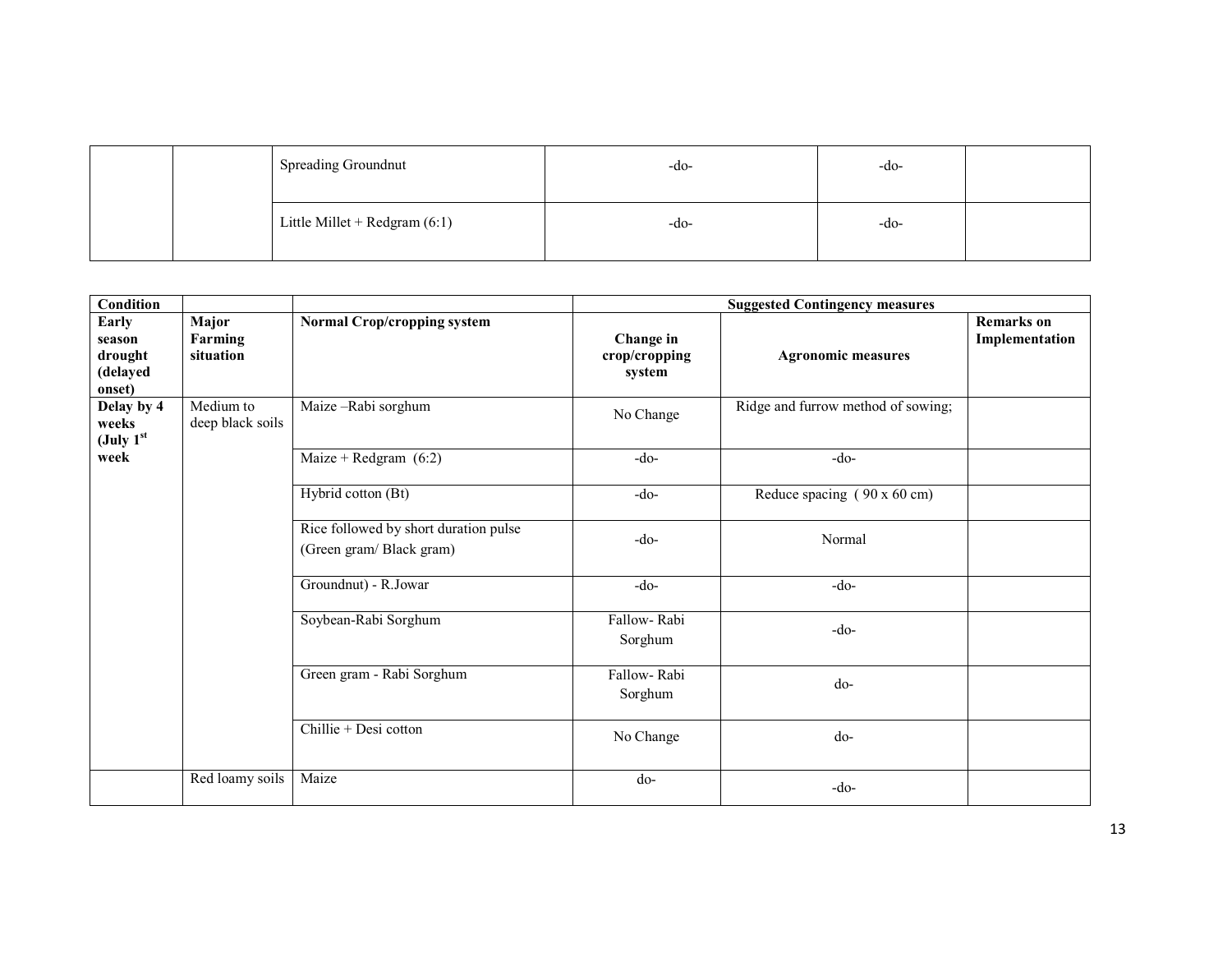|  | Rice followed by short duration pulse | do-                              | $-do-$ |  |
|--|---------------------------------------|----------------------------------|--------|--|
|  | Hybrid cotton                         | $d_{0}$ -                        | $-do-$ |  |
|  | Sorghum + Pigeon pea (5:1 and 4:2)    | $d_{0}$ -                        | do-    |  |
|  | Groundnut                             | Spreading groundnut<br>$(DSG-1)$ | do-    |  |
|  | Little Millets + Redgram $(6:1)$      | No Change                        | $-do-$ |  |

| Early<br>season<br>drought<br>(delayed<br>onset) | Major<br>Farming<br>situation | <b>Normal Crop/cropping system</b>                               | Change in<br>crop/cropping<br>system | <b>Agronomic measures</b>                        | <b>Remarks</b> on<br>Implementation |
|--------------------------------------------------|-------------------------------|------------------------------------------------------------------|--------------------------------------|--------------------------------------------------|-------------------------------------|
| Delay by 6<br>weeks (July                        | Medium to<br>deep black soils | Maize-Rabi sorghum                                               | No change                            | Ridge and furrow method of sowing                |                                     |
| $2nd$ week)                                      |                               | Maize + Redgram $(6:2)$                                          | No change                            | Ridge and furrow method of sowing                |                                     |
|                                                  |                               | Hybrid cotton (Bt)                                               | No change                            | Reduce Spacing (90 cm x 60 cm)                   |                                     |
|                                                  |                               | Rice followed by short duration pulse<br>(Green gram/Black gram) | sowing                               | Seed Hardening, seed pelleting for<br>Rabi crops |                                     |
|                                                  |                               | Groundnut) - R.Jowar                                             | Sunflower-Rabi<br>Sorghum            | do-                                              |                                     |
|                                                  |                               | Soybean - Rabi Sorghum                                           | Sunflower - Rabi<br>Sorghum          | do-                                              |                                     |
|                                                  |                               | Green gram - Sorghum                                             | Sunflower-Rabi                       | do-                                              |                                     |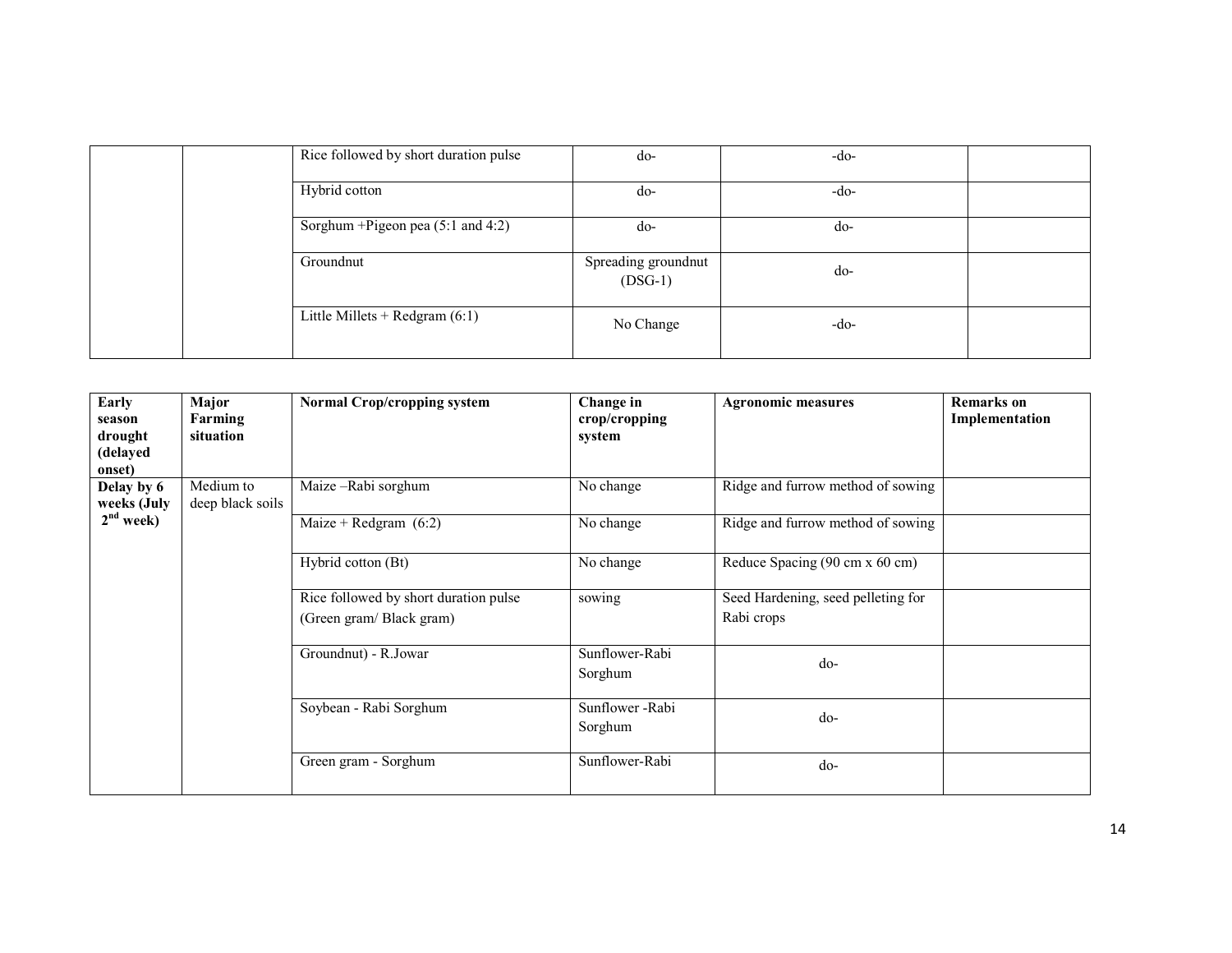|                    |                                                                                                                                                                       | Sorghum                                                                                                            |                                                                                                                                                                                                                                                                                                                                                |                                                                             |
|--------------------|-----------------------------------------------------------------------------------------------------------------------------------------------------------------------|--------------------------------------------------------------------------------------------------------------------|------------------------------------------------------------------------------------------------------------------------------------------------------------------------------------------------------------------------------------------------------------------------------------------------------------------------------------------------|-----------------------------------------------------------------------------|
|                    | Chilli + Desi cotton                                                                                                                                                  | No change                                                                                                          | Normal                                                                                                                                                                                                                                                                                                                                         |                                                                             |
| Red loamy<br>soils | Maize<br>Rice followed by short duration pulse<br>Hybrid cotton<br>Sorghum + Pigeon pea $(5:1$ and $4:2)$<br>Spreading groundnut<br>Little Millets + Redgram $(6::1)$ | Avoid Kharif<br>$S$ orghum + Pigeon<br>pea sowing<br>Avoid little millet<br>Go for sunflower,<br>Bajra, Horse gram | Ridge and furrow method of sowing<br>Conservation furrows<br>Use short duration rice varieties (IR<br>64/Rasi/MTU 1010), use 4-5<br>seedlings/hill for transplanted rice<br>for aged seedlings<br>Reduced Spacing for Hybrid cotton<br>$60 \times 60$ cm<br>Seed Hardening, seed pelleting<br>irrigation<br>Protective<br>wherever<br>possible | KSSC, NSC, UASD<br>and private hybrid<br>seed in changed<br>cropping system |

| Condition                                        |                                  |                                                                                        |                                                                                                                | <b>Suggested Contingency measures</b>                                                                                                                                                |                                         |
|--------------------------------------------------|----------------------------------|----------------------------------------------------------------------------------------|----------------------------------------------------------------------------------------------------------------|--------------------------------------------------------------------------------------------------------------------------------------------------------------------------------------|-----------------------------------------|
| Early<br>season<br>drought<br>(delayed<br>onset) | Major<br>Farming<br>situation    | <b>Normal Crop/cropping system</b>                                                     | Change in crop/cropping system                                                                                 | <b>Agronomic measures</b>                                                                                                                                                            | <b>Remarks</b> on<br>Implementatio<br>n |
| Delay by 8<br>weeks<br>(August $1st$<br>week)    | Medium to<br>deep black<br>soils | Maize) - Rabi sorghum<br>Maize + Redgram $(6:2)$<br>Hybrid cotton (Bt)                 | Go for Sunflower sowing<br>Go for Sunflower sowing<br>Go for kharif fallow-Rabi Sorghum<br>Avoid Hybrid cotton | - of<br>Ridges and furrow<br>method<br>sowing, compartment bunding for<br>rabi crops Weed control Seed<br>hardening, seed pelleting<br>Protective irrigation<br>wherever<br>possible |                                         |
|                                                  |                                  | Rice followed by short duration<br>pulse (Greengram/Blackgram)<br>Groundnut - R. Jowar |                                                                                                                |                                                                                                                                                                                      |                                         |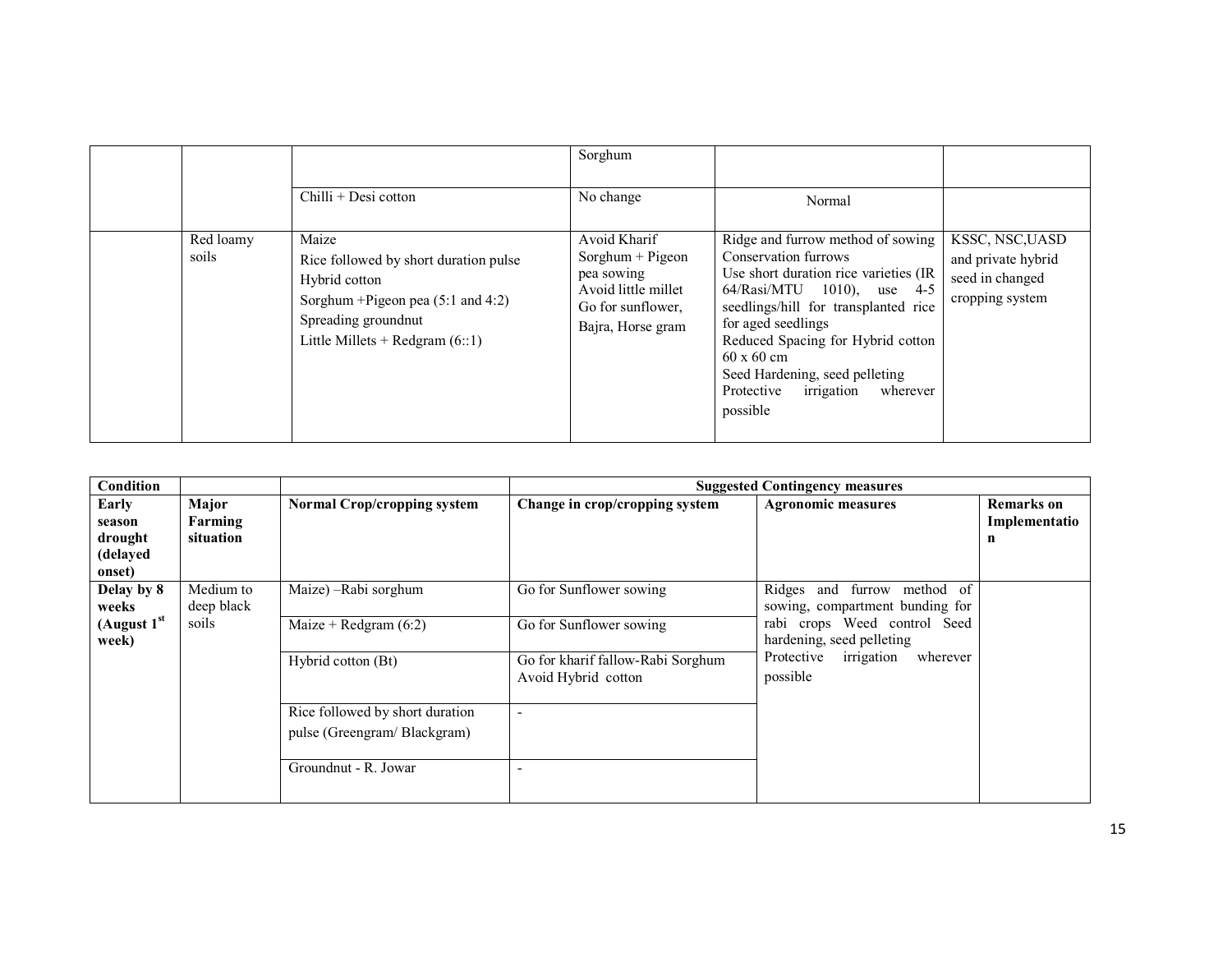|  |                    | Soybean - R. Sorghum              | Avoid soybean                                                            |                                                                                             |
|--|--------------------|-----------------------------------|--------------------------------------------------------------------------|---------------------------------------------------------------------------------------------|
|  |                    | Green gram - Sorghum              | Avoid green gram                                                         |                                                                                             |
|  |                    | Chillie +Desi cotton              |                                                                          |                                                                                             |
|  | Red loamy<br>soils | Maize                             | Go for Desi Cotton, Sunflower, Horse<br>gram, Kharif fallow-Rabi Sorghum | of<br>Ridge and<br>furrow<br>method<br>sowing                                               |
|  |                    | Rice followed by short duration   |                                                                          | Conservation furrows                                                                        |
|  |                    | pulse                             |                                                                          | Use short duration rice varieties<br>(IR 64/Rasi/MTU 1010), use 4-5                         |
|  |                    | Hybrid cotton                     | Go for Desi Cotton, Sunflower, Horse<br>gram, Kharif fallow-Rabi Sorghum | seedlings/hill for transplanted rice<br>for aged seedlings<br>Reduced Spacing<br>for Hybrid |
|  |                    | Sorghum + Pigeonpea (5:1 and 4:2) | Go for Desi Cotton, Sunflower, Horse<br>gram, Kharif fallow-Rabi Sorghum | cotton $60 \times 60$ cm<br>Seed hardening, seed pelleting                                  |
|  |                    | Spreading groundnut               |                                                                          |                                                                                             |
|  |                    | Little Millets + Red gram $(6:1)$ | Go for Desi Cotton, Sunflower, Horse<br>gram, Kharif fallow-Rabi Sorghum |                                                                                             |

| Condition                                                                                                                       |                                                    |                                                                                                                                                                                                                                       |                                                                       | <b>Suggested Contingency measures</b>                                    |                                                          |
|---------------------------------------------------------------------------------------------------------------------------------|----------------------------------------------------|---------------------------------------------------------------------------------------------------------------------------------------------------------------------------------------------------------------------------------------|-----------------------------------------------------------------------|--------------------------------------------------------------------------|----------------------------------------------------------|
| Early season<br>drought (Normal<br>onset)                                                                                       | <b>Major Farming</b><br>situation                  | <b>Normal Crop/cropping system</b>                                                                                                                                                                                                    | Crop management                                                       | Soil nutrient & moisture<br>conservation measures                        | <b>Remarks</b> on<br>Implementatio                       |
| <b>Normal onset</b><br>followed by 15-20<br>days dry spell<br>after sowing<br>leading to poor<br>germination/crop<br>stand etc. | $\overline{\text{M}}$ edium to deep<br>black soils | Maize-Rabi sorghum<br>Maize + Redgram $(6:2)$<br>Hybrid cotton (Bt)<br>Rice followed by short duration pulse (Green)<br>gram/Blackgram)<br>Groundnut - R.Jowar<br>Soybean - R. Sorghum<br>Green gram - Sorghum<br>Chilli +Desi cotton | Frequent<br>Intercultivation<br>Gap filling with<br>Cowpea/Horse gram | Conservation furrows<br>Deep and frequent<br>intercultivation/soil mulch | Supply of<br>intercultural<br>implements<br>through RKVY |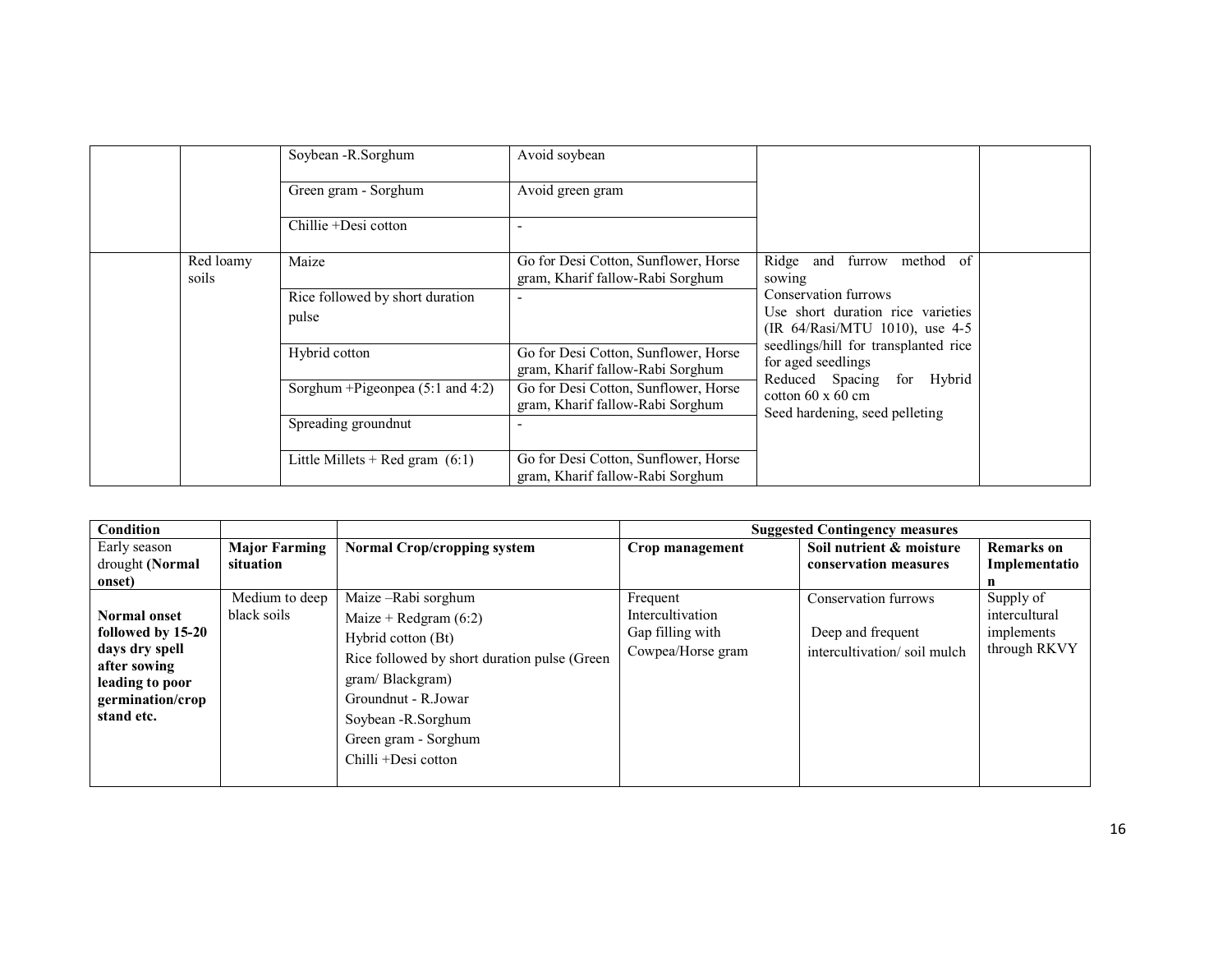| Red loamy soils | Maize<br>Hybrid cotton<br>Sorghum + Pigeon pea $(5:1 \text{ and } 4:2)$<br>Spreading groundnut<br>Little Millets + Redgram $(6:1)$ | Frequent intercultivation<br>Dust mulching | Conservation furrows |  |
|-----------------|------------------------------------------------------------------------------------------------------------------------------------|--------------------------------------------|----------------------|--|
|                 |                                                                                                                                    |                                            |                      |  |

| Condition                                                                                   |                               |                                                                                                                                                                                                                                      |                                                                                               | <b>Suggested Contingency measures</b>                                                                                           |                                     |
|---------------------------------------------------------------------------------------------|-------------------------------|--------------------------------------------------------------------------------------------------------------------------------------------------------------------------------------------------------------------------------------|-----------------------------------------------------------------------------------------------|---------------------------------------------------------------------------------------------------------------------------------|-------------------------------------|
| Mid season<br>drought (long<br>dry spell,<br>consecutive 2<br>weeks rainless<br>$(>2.5$ mm) |                               | Crop/cropping system                                                                                                                                                                                                                 | Crop management                                                                               | Soil nutrient &<br>moisture<br>conservation<br>measures                                                                         | <b>Remarks</b> on<br>Implementation |
| period)<br>At vegetative<br><b>Stage</b>                                                    | Medium to deep<br>black soils | Maize-Rabi sorghum<br>Maize + Redgram $(6:2)$<br>Hybrid cotton (Bt)<br>Rice followed by short duration pulse (Green<br>gram/Blackgram)<br>Groundnut - R.Jowar<br>Soybean - R. Sorghum<br>Green gram - Sorghum<br>Chilli +Desi cotton | Foliar application of N<br>$&$ K 2%<br><b>Plant Protection</b><br>measures for<br>Defoliators | Protective irrigation<br>Thinning, Frequent<br>intercultivation<br>Weed control<br>Spraying of<br>antitranspirant<br>Kaoline 6% |                                     |
|                                                                                             | Red loamy soils               | Maize<br>Hybrid cotton<br>Sorghum + Pigeon pea (5:1 and 4:2)<br>Spreading groundnut<br>Little Millet + Redgram $(6:1)$                                                                                                               | Foliar application of N<br>& K                                                                | Weed control<br>Frequent<br>Intercultivation<br>Spraying of<br>antitranspirants<br>Kaoline 6%                                   |                                     |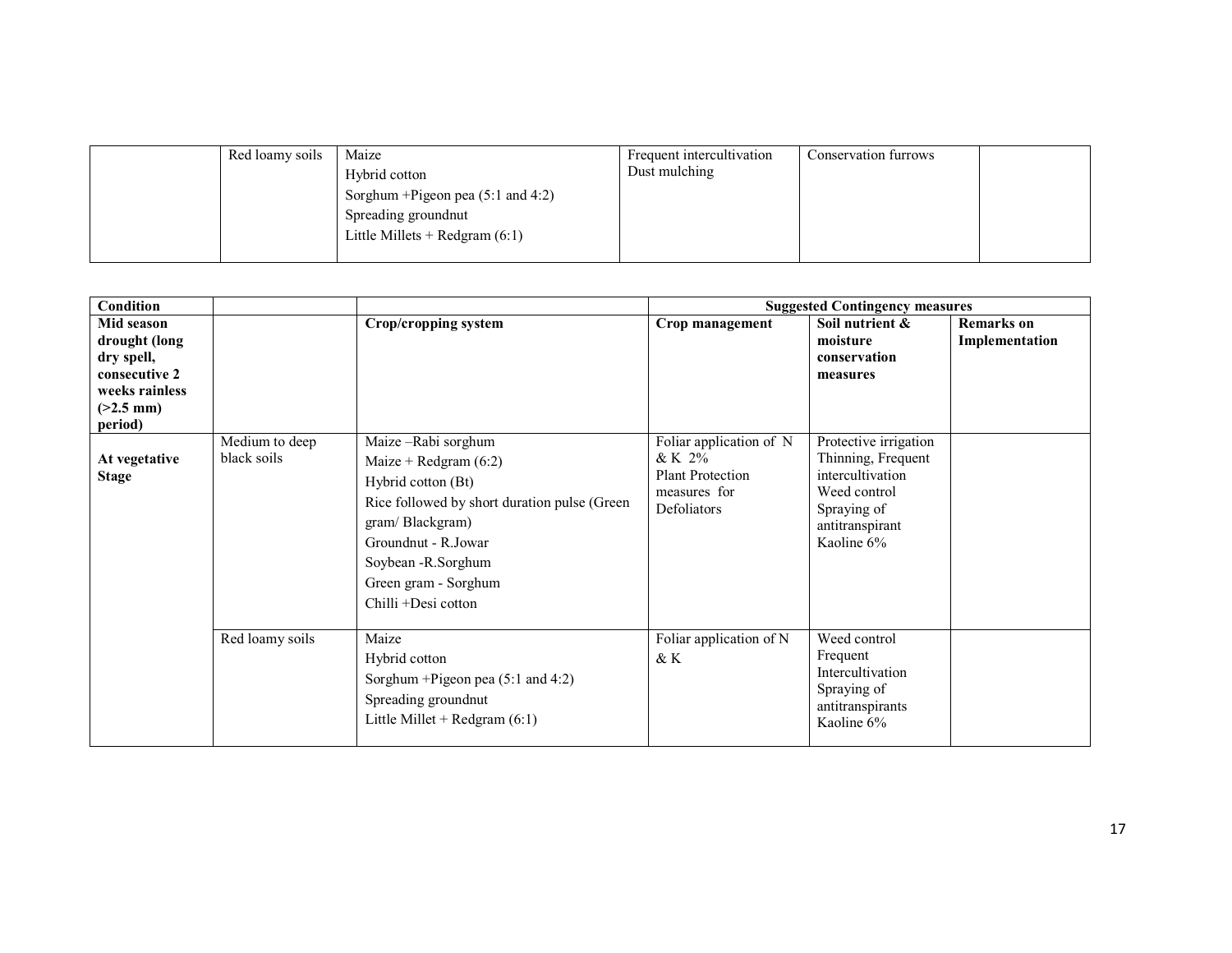| <b>Condition</b>                          |                                   |                                                                                                                                                                                                                                    |                                                                                                                                                                                                             | <b>Suggested Contingency measures</b>                                      |                                     |
|-------------------------------------------|-----------------------------------|------------------------------------------------------------------------------------------------------------------------------------------------------------------------------------------------------------------------------------|-------------------------------------------------------------------------------------------------------------------------------------------------------------------------------------------------------------|----------------------------------------------------------------------------|-------------------------------------|
| Mid season<br>drought (long dry<br>spell) | <b>Major Farming</b><br>situation | <b>Normal Crop/cropping system</b>                                                                                                                                                                                                 | Crop management                                                                                                                                                                                             | Soil nutrient &<br>moisture<br>conservation                                | <b>Remarks</b> on<br>Implementation |
|                                           |                                   |                                                                                                                                                                                                                                    |                                                                                                                                                                                                             | measures                                                                   |                                     |
| At flowering/<br>fruiting stage           | Medium to deep<br>black soils     | Maize-Rabi sorghum<br>Maize + Redgram $(6:2)$<br>Hybrid cotton (Bt)<br>Rice followed by short duration<br>pulse (Green gram/Blackgram)<br>Groundnut - R.Jowar<br>Soybean -R.Sorghum<br>Green gram - Sorghum<br>Chilli +Desi cotton | Foliar application of $N & K$<br>Harvesting maize for green cob<br>and fodder purpose<br>Go for early rabi sowing<br>PP for defoliators and sucking<br>pests in groundnut and soybean,<br>chilli, greengram | Compartment<br>bunding in early<br>harvested crop<br>Protective irrigation |                                     |
|                                           | Red loamy soils                   | Maize<br>Hybrid cotton<br>Sorghum + Pigeon pea (5:1 and 4:2)<br>Spreading groundnut<br>Little Millets + Redgram $(6:1)$                                                                                                            | Foliar application of $N & K$<br>Horsegram<br>Foliar application of N& K<br>Harvesting maize for fodder and<br>early rabi sowing<br>Spraying of growth Hormones<br>like Planofix @ 250ppm                   | Inter cultivation                                                          |                                     |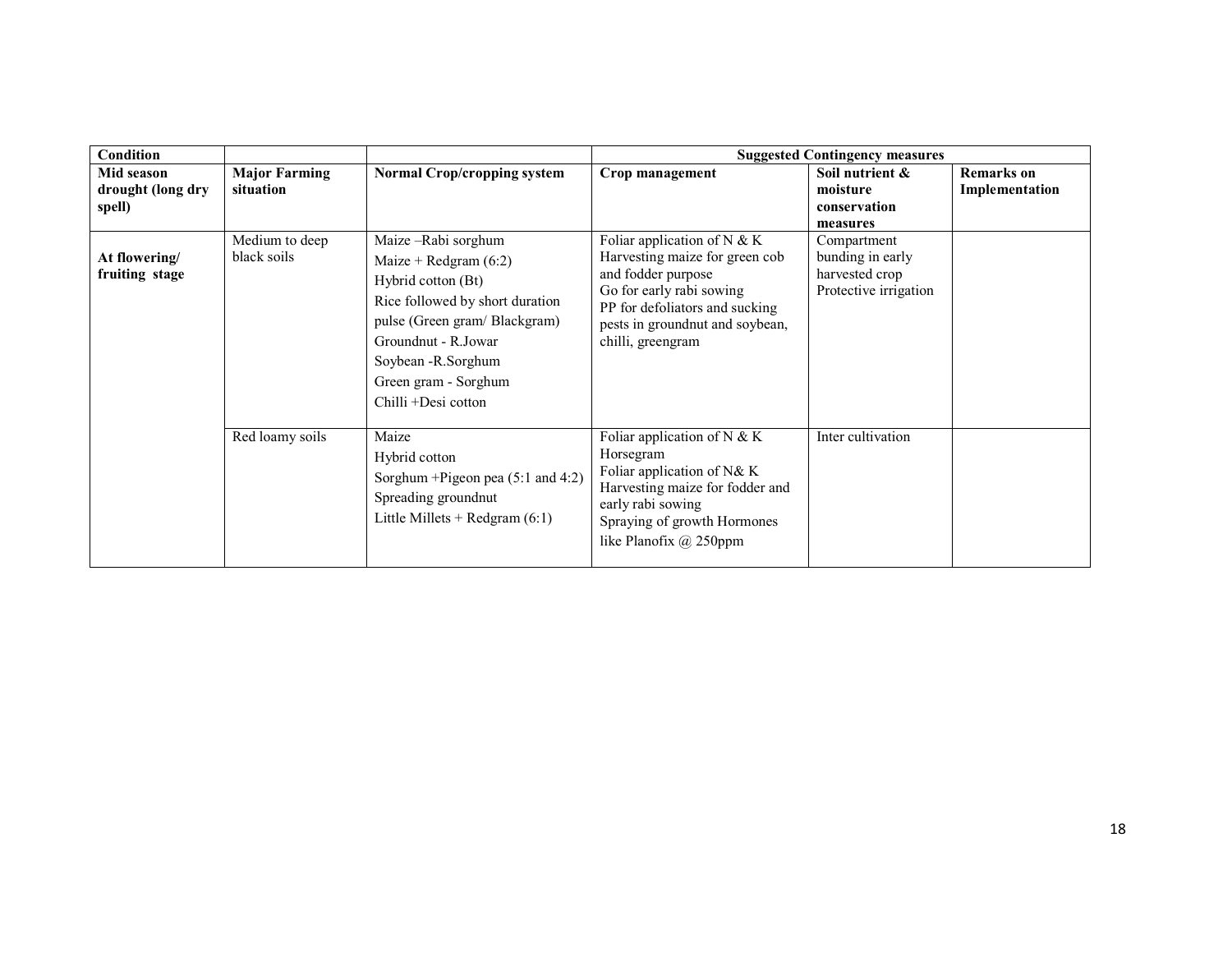| Condition                                            |                                   |                                                                                                                                                                                                                                         |                                                                                                                  | <b>Suggested Contingency measures</b> |                                                                            |
|------------------------------------------------------|-----------------------------------|-----------------------------------------------------------------------------------------------------------------------------------------------------------------------------------------------------------------------------------------|------------------------------------------------------------------------------------------------------------------|---------------------------------------|----------------------------------------------------------------------------|
| Terminal drought<br>(Early withdrawal of<br>monsoon) | <b>Major Farming</b><br>situation | Crop/cropping system                                                                                                                                                                                                                    | Crop management                                                                                                  | Rabi Crop planning                    | <b>Remarks</b> on<br>Implementation                                        |
|                                                      | Medium to deep<br>black soils     | Maize – Rabi sorghum<br>Maize + Redgram $(6:2)$<br>Hybrid cotton (Bt)<br>Rice followed by short duration pulse (Green)<br>gram/Blackgram)<br>Groundnut - R.Jowar<br>Soybean - R. Sorghum<br>Green gram - Sorghum<br>Chilli +Desi cotton | Life saving irrigation<br>Harvesting at<br>physiological maturity<br>and plan for early rabi<br>sowing           | $\overline{\phantom{a}}$              | Threshing<br>implements<br>through RKVY;<br>supply<br>groundnut<br>diggers |
|                                                      | Red loamy soils                   | Maize<br>Hybrid cotton<br>Sorghum + Pigeon pea $(5:1$ and $4:2)$<br>Spreading Groundnut<br>Little Millets + Redgram $(6:1)$                                                                                                             | Life saving irrigation<br>Harvesting at<br>physiological maturity<br>Plan for growing rabi<br>crops<br>Horsegram | $\overline{\phantom{a}}$              | Supply cotton<br>stack pullers                                             |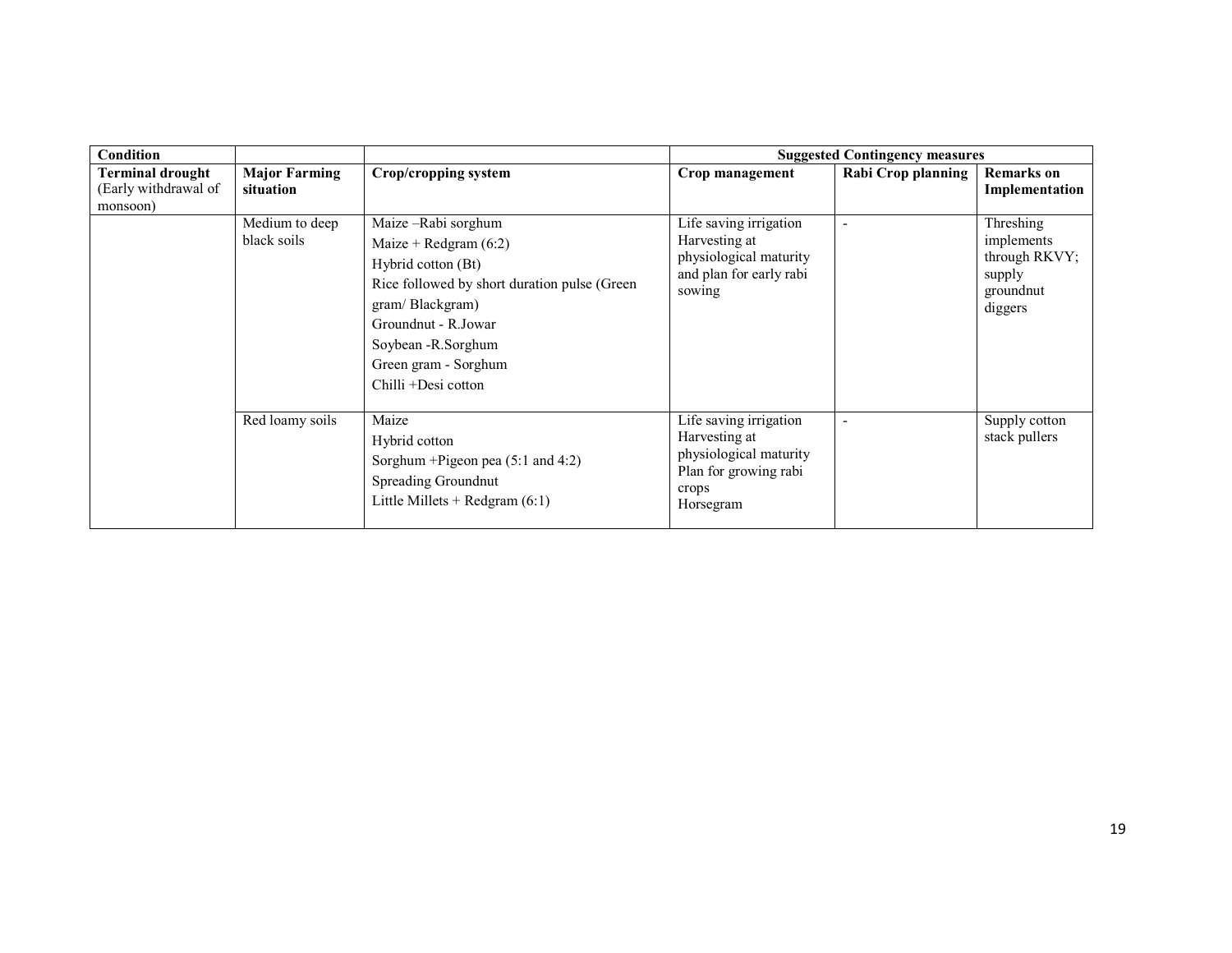#### 2.1.2 Irrigated situation

| <b>Condition</b>    |                      |                             |                           | <b>Suggested Contingency measures</b> |                   |
|---------------------|----------------------|-----------------------------|---------------------------|---------------------------------------|-------------------|
|                     | <b>Major Farming</b> | <b>Normal Crop/cropping</b> | Change in crop/cropping   | <b>Agronomic measures</b>             | <b>Remarks</b> on |
|                     | situation            | svstem                      | svstem                    |                                       | Implementation    |
| Delayed/limited     | Medium/Shallow       |                             |                           |                                       |                   |
| release of water in | red/black paddy      | Paddy                       |                           |                                       |                   |
| canals due to low   | soils                |                             | Maize/Cotton in up lands. | Earthing up, laying in to ridges      |                   |
| rainfall            |                      |                             |                           | and furrows                           |                   |
|                     |                      |                             |                           | Uplands are prone for weed            |                   |
|                     |                      |                             |                           | menace, hence maize and cotton        |                   |
|                     |                      |                             |                           | can be cultivated as in               |                   |
|                     |                      |                             |                           | neighbouring districts.               |                   |
|                     |                      |                             |                           |                                       |                   |

| Condition           |                       |                                    | <b>Suggested Contingency measures</b> |                           |                |
|---------------------|-----------------------|------------------------------------|---------------------------------------|---------------------------|----------------|
|                     | <b>Major Farming</b>  | <b>Normal Crop/cropping system</b> | Change in crop/cropping               | <b>Agronomic measures</b> | Remarks on     |
|                     | situation             |                                    | svstem                                |                           | Implementation |
| Non release of      | Medium/Shallow        |                                    |                                       | $-d0-$                    |                |
| water in canals     | red/black paddy soils | Paddy                              | Maize/Cotton in up lands.             |                           |                |
| under delayed onset |                       |                                    |                                       |                           |                |
| of monsoon in       |                       |                                    |                                       |                           |                |
| catchment           |                       |                                    |                                       |                           |                |

| Condition                                                                            |                                   |                                       |                                                       | <b>Suggested Contingency measures</b>                                                         |                                     |
|--------------------------------------------------------------------------------------|-----------------------------------|---------------------------------------|-------------------------------------------------------|-----------------------------------------------------------------------------------------------|-------------------------------------|
|                                                                                      | <b>Major Farming</b><br>situation | Crop/cropping system                  | Change in crop/cropping<br>system                     | <b>Agronomic measures</b>                                                                     | <b>Remarks</b> on<br>Implementation |
| Lack of inflows<br>into tanks due to<br>insufficient<br>/delayed onset of<br>monsoon | Tank fed black and<br>red soils   | Rice-pulse<br>Hy.Cotton (Bt)<br>Maize | Maize -pulse<br>Hybrid Bt cotton<br>Soybean-R.Sorghum | Alternate furrow irrigation<br>Irrigation at critical stages<br>Intercultivation<br>Mulching. |                                     |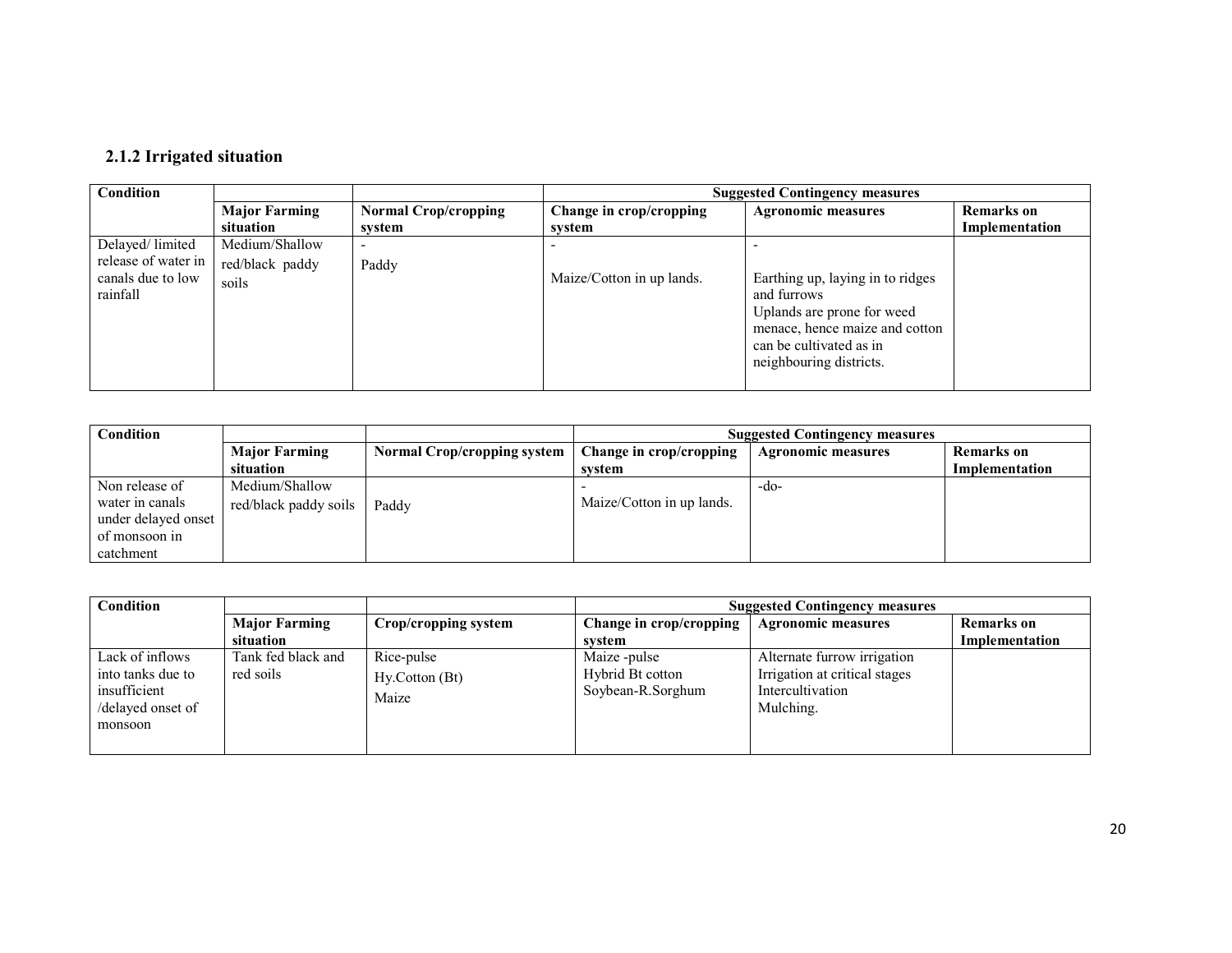| Condition           |                      |                                    |                      | <b>Suggested Contingency measures</b> |                    |
|---------------------|----------------------|------------------------------------|----------------------|---------------------------------------|--------------------|
|                     | <b>Major Farming</b> | <b>Normal Crop/cropping system</b> | Change in            | <b>Agronomic measures</b>             | <b>Remarks</b> on  |
|                     | situation            |                                    | crop/cropping system |                                       | Implementation     |
| Insufficient        | Bore well irrigated  | Seed production in Cotton,         | No change            | Adopt micro-irrigation systems        | Recharging of bore |
| groundwater         | medium deep black    | Sunflower, Maize                   |                      | Alternate furrow irrigation           | wells              |
| recharge due to low | and red loamy soils  |                                    |                      | Mulching                              |                    |
| rainfall            |                      |                                    |                      | Growth retardant spray                |                    |
|                     |                      |                                    |                      | Paired row planting                   |                    |
|                     |                      |                                    |                      |                                       |                    |
|                     |                      |                                    |                      | Frequent intercultivation,            |                    |
|                     |                      |                                    |                      |                                       |                    |
|                     |                      |                                    |                      |                                       |                    |
|                     |                      |                                    |                      |                                       |                    |

2.2 Unusual rains (untimely, unseasonal etc) (for both rainfed and irrigated situations)

| <b>Condition</b>                                                     | <b>Suggested contingency measure</b>  |                                                          |                                            |                                |  |
|----------------------------------------------------------------------|---------------------------------------|----------------------------------------------------------|--------------------------------------------|--------------------------------|--|
| Continuous high rainfall in a short span leading to<br>water logging | Vegetative stage                      | <b>Flowering stage</b>                                   | Crop maturity stage                        | Post harvest                   |  |
| Maize                                                                | Drain out excess water;               | Drain out excess water;                                  | Drain out excess water.                    | drying<br>Proper               |  |
| Hy. Bt. Cotton                                                       | Top dress the crop with               | Top dress the crop with $N \& K$ ;                       | physiological<br>Harvest at                | of<br>produce<br>after harvest |  |
| Rice                                                                 | N & K<br>Intercultivation<br>&        | Hormonal spray for retention of<br>flower in Hy. Cotton. | maturity.<br>Proper dying.                 | Fumigation for                 |  |
| Sorghum                                                              | weeding;                              | Staking in maize& paddy.                                 | Spraying of fungicides to                  | grain<br>stored                |  |
| Groundnut                                                            | Plant<br>protection                   | Plant protection measures, for                           | protect quality of grain.                  | pests                          |  |
| Chilli + Cotton                                                      | measures;<br>Spraying<br>of<br>growth | control of diseases in particular                        | Prophylactic against store<br>grain pests. |                                |  |
| retardants                                                           |                                       | Staking in maize & paddy.                                |                                            |                                |  |
| Horticulture                                                         |                                       |                                                          |                                            |                                |  |
| Mango                                                                | Opening of the<br>drainage and        | Opening of the drainage and<br>application               | Opening of the drainage and<br>application | Shift the<br>produce           |  |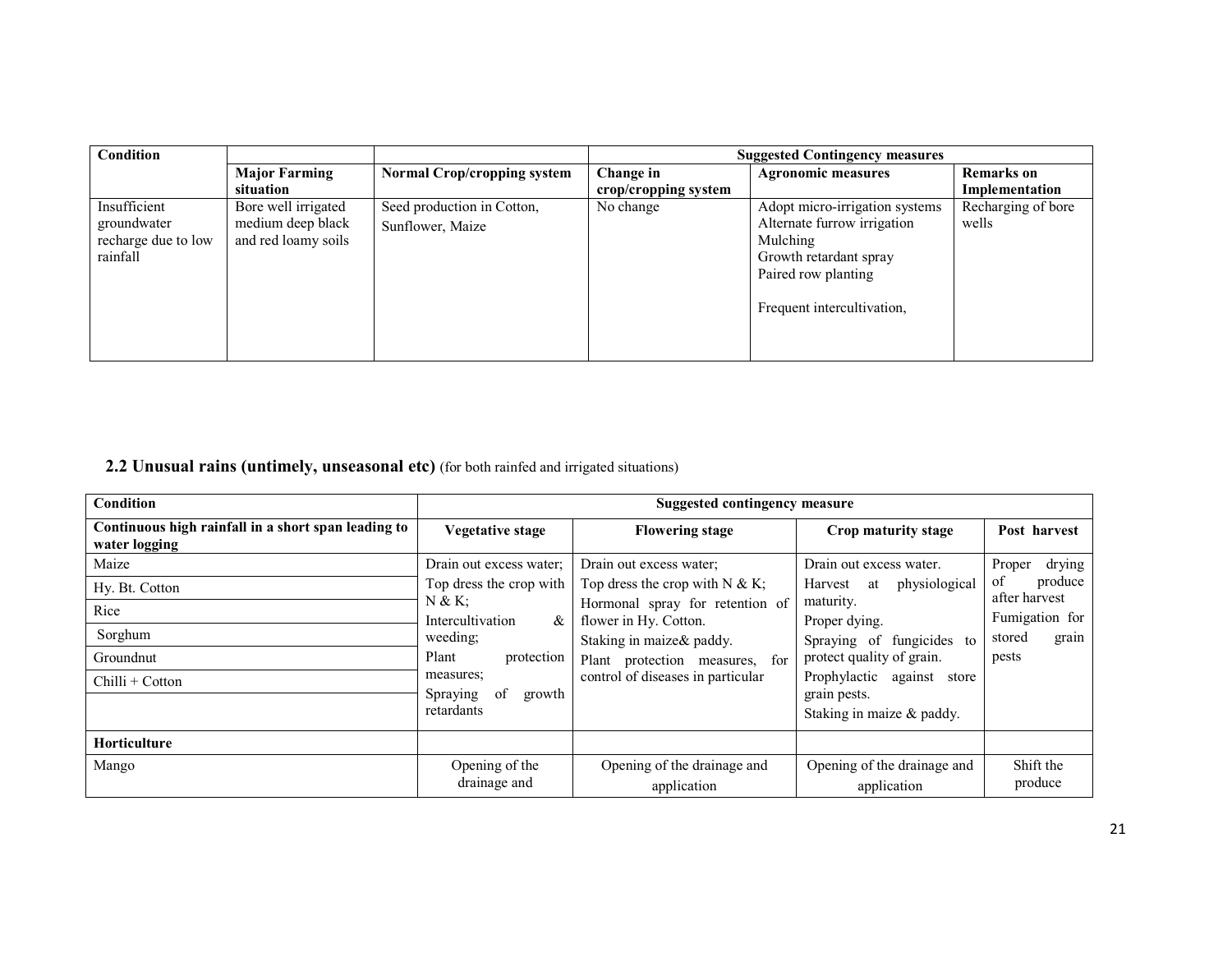|                                                         | application                                                                                | of urea as a top dress                                                                          | of urea as a top dress                                               | to safer place                         |
|---------------------------------------------------------|--------------------------------------------------------------------------------------------|-------------------------------------------------------------------------------------------------|----------------------------------------------------------------------|----------------------------------------|
|                                                         | of urea as a top dress                                                                     |                                                                                                 |                                                                      |                                        |
| Sapota                                                  | $-do-$                                                                                     | $-do-$                                                                                          | $-do-$                                                               | $-do-$                                 |
| Banana                                                  | -do-                                                                                       | $-do-$                                                                                          | $-do-$                                                               | $-do-$                                 |
| Cocunut                                                 | $-do-$                                                                                     | $-do-$                                                                                          | $-do-$                                                               | -do-                                   |
| Betlevine                                               | -do-                                                                                       | $-do-$                                                                                          | $-do-$                                                               | $-do-$                                 |
| Chilli                                                  | Opening of drainage,<br>application of Urea<br>(2%)<br>and micronutrients<br>through spray | Open drainage<br>And Take up<br>Plant protection                                                | Open drainage<br>And Take up<br>Plant protection                     | Shift the<br>produce<br>to safer place |
| Okra                                                    | $-do-$                                                                                     | $-do-$                                                                                          | $-do-$                                                               | $-do-$                                 |
| <b>Brinjal</b>                                          | $-do-$                                                                                     | $-do-$                                                                                          | $-do-$                                                               | $-do-$                                 |
| Heavy rainfall with high speed winds in a short<br>span |                                                                                            |                                                                                                 |                                                                      |                                        |
| Maize                                                   | Drain out excess water                                                                     | Drain out excess water                                                                          | Drain out excess water                                               | Proper drying                          |
| Hy. Bt. Cotton                                          | dressing<br>Top<br>with                                                                    | Top dressing with nitrogen                                                                      | Harvest at Physiological                                             | of<br>produce<br>after harvest         |
| Rice                                                    | nitrogen<br>Intercultivation                                                               | Intercultivation in hy. Cotton,<br>groundnut and chilli + cotton                                | maturity<br>Spraying of fungicides to                                | Fumigation for                         |
| Sorghum                                                 | Weed control                                                                               | Weed control                                                                                    | protect quality of grains                                            | store-grain                            |
| Groundnut                                               | Spray plant protection                                                                     | Spray plant protection chemicals                                                                | Staking in maize and rice                                            | pests                                  |
| Chilli+cotton                                           | chemicals                                                                                  | Hormonal spray for retention of<br>flowers and bolls in HY. Cotton<br>Staking in maize and rice |                                                                      |                                        |
| Horticulture                                            |                                                                                            |                                                                                                 |                                                                      |                                        |
| Mango                                                   | Opening of the<br>drainage and<br>application of urea as a<br>top dress                    | Opening of the drainage and<br>application of urea as a top dress                               | Opening of the drainage and<br>application of urea as a top<br>dress | Shift the<br>produce to<br>safer place |
| Sapota                                                  | $-do-$                                                                                     | $-do-$                                                                                          | $-do-$                                                               | $-do-$                                 |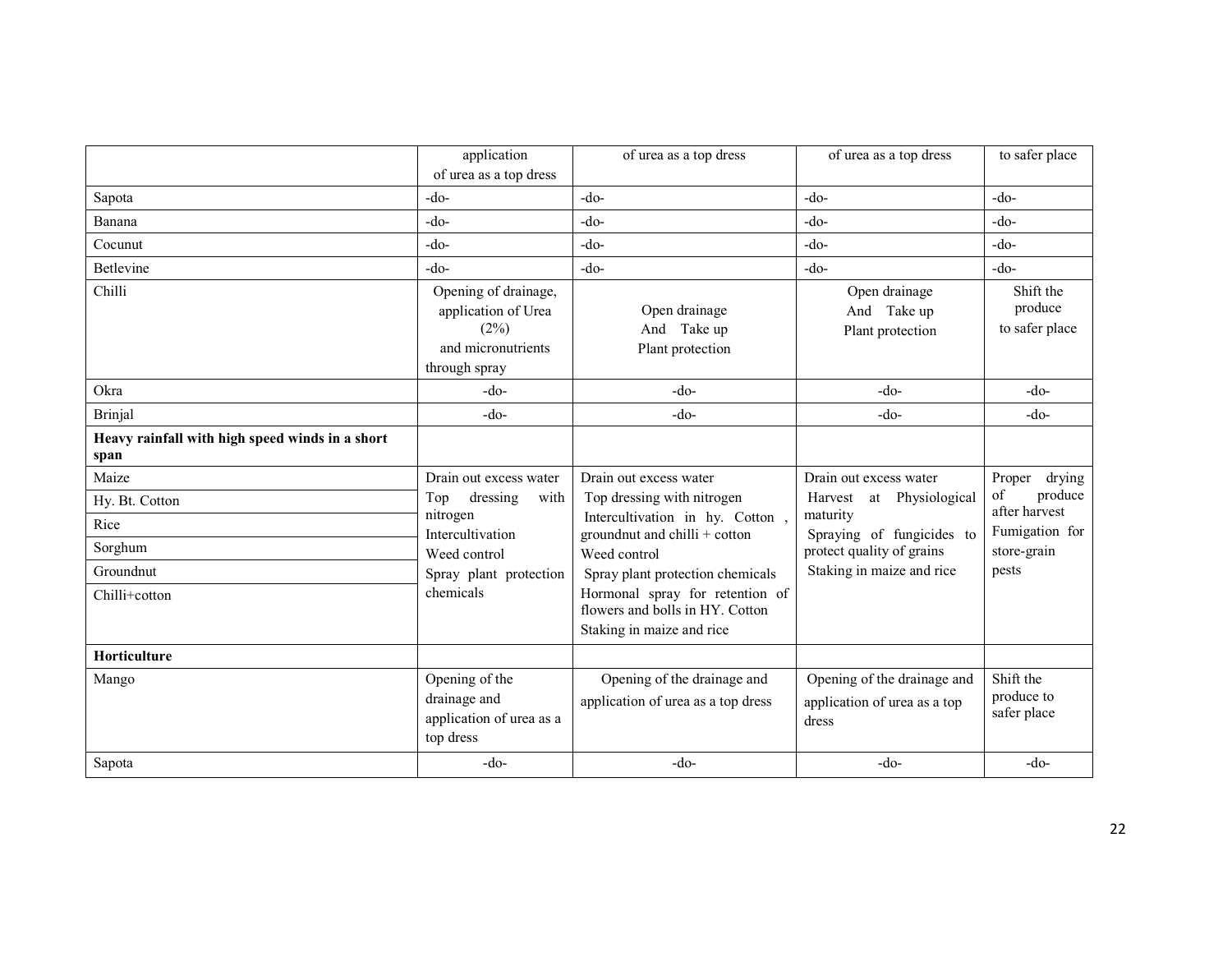| Banana                                                    | $-do-$                                                                                                                                                                | $-do-$                                                                                                                    | $-do-$                                                                                                                       | $-do-$                                    |
|-----------------------------------------------------------|-----------------------------------------------------------------------------------------------------------------------------------------------------------------------|---------------------------------------------------------------------------------------------------------------------------|------------------------------------------------------------------------------------------------------------------------------|-------------------------------------------|
| Coconut                                                   | $-do-$                                                                                                                                                                | $-do-$                                                                                                                    | $-do-$                                                                                                                       | $-do-$                                    |
| Betlevine                                                 | $% \overline{a}$ of<br>Opening<br>the<br>drainage<br>and<br>application of urea as a<br>top dress.<br>Staking of<br>betlevine<br>plants<br>with<br>suitable<br>poles. | Opening of the drainage and<br>application of urea as a top dress.<br>Staking of betlevine plants with<br>suitable poles. | Opening of the drainage and<br>application of urea as a top<br>dress.<br>Staking of betlevine plants<br>with suitable poles. | Shift<br>the<br>produce<br>to safer place |
| Chilli                                                    | Earthing up ,opening of<br>drainage, application of<br>(2%)<br>and<br>Urea<br>micronutrients<br>through spray                                                         | Earthing<br>drainage,<br>up,open<br>application of Urea (2%)<br>and take up<br>Plant protection                           | Earthing up ,open drainage,<br>application of Urea (2%)<br>and take up<br>Plant protection                                   | $-do-$                                    |
| Okra                                                      | Earthing up , opening of<br>drainage, application of<br>(2%)<br>Urea<br>and<br>micronutrients through<br>spray                                                        | Earthing up,<br>drainage.<br>open<br>application of Urea (2%)<br>and take up<br>Plant protection                          | Earthing up, open drainage,<br>application of Urea (2%)<br>and take up<br>Plant protection                                   | $-do-$                                    |
| Outbreak of pests and diseases due to unseasonal<br>rains |                                                                                                                                                                       |                                                                                                                           |                                                                                                                              |                                           |
| Maize                                                     | <b>Plant Protection</b><br>measures for TLB<br>(Mancozeb 2.5g/l)                                                                                                      | PP measures for Stalk<br>rot/rust//TLB by spraying Contaff<br>$@.0.1\%$                                                   |                                                                                                                              |                                           |
| Cotton                                                    | <b>Plant Protection</b><br>measures for Mirid bug<br>(acephate $1g/l$ )                                                                                               | PP measures for Reddening<br>(MgSO4 1% 10g/l)/Mirid bug                                                                   |                                                                                                                              |                                           |
| Sorghum                                                   |                                                                                                                                                                       |                                                                                                                           |                                                                                                                              |                                           |
| Rice                                                      |                                                                                                                                                                       |                                                                                                                           |                                                                                                                              |                                           |
| Groundnut                                                 | Plant Protection for<br>Seedling rot /wilt                                                                                                                            | PP measures for LLS/wilt<br>(Chlorothaloni 0.2 %)                                                                         |                                                                                                                              |                                           |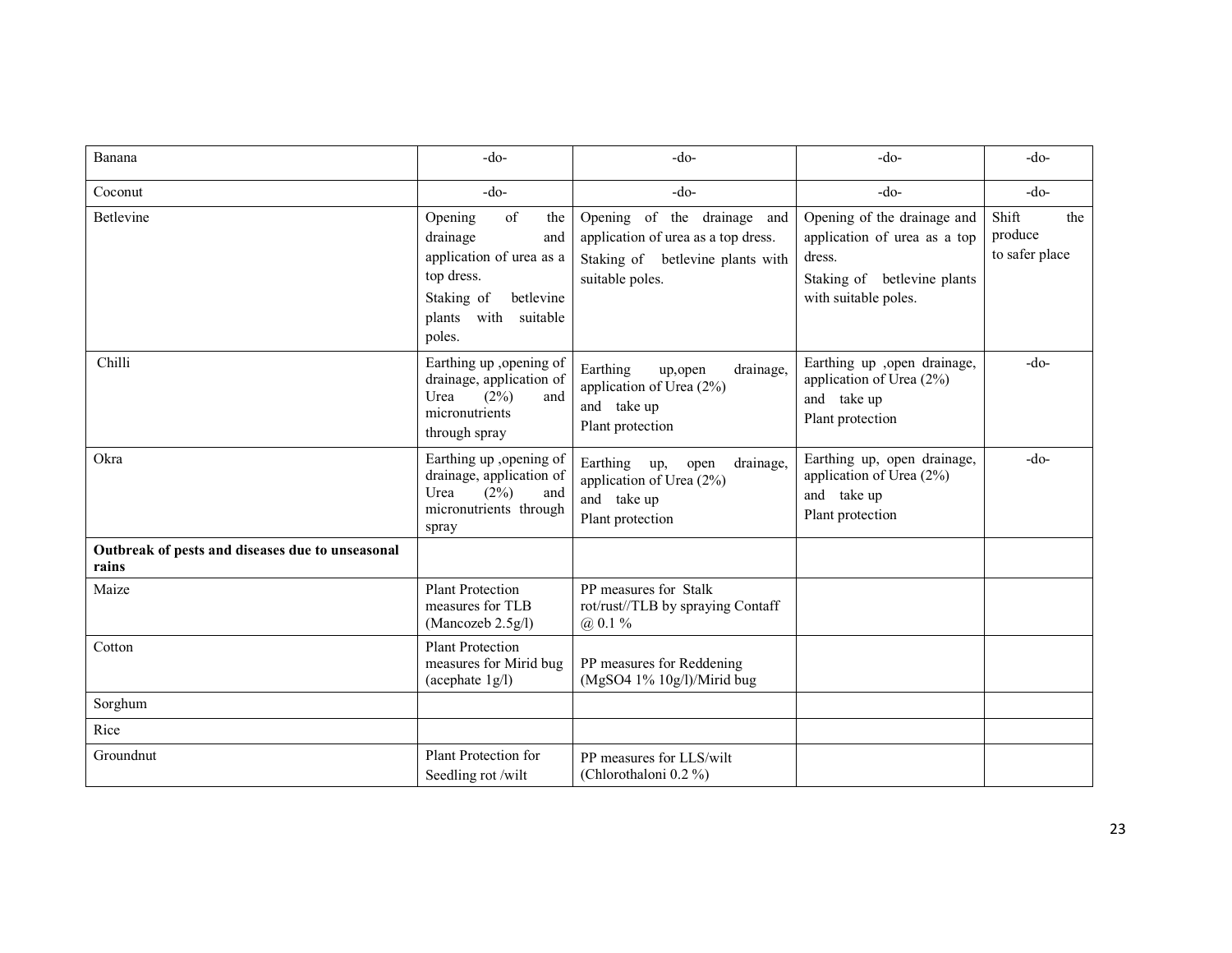| (Captan 2g/kg seed                                                                                              |  |  |  |
|-----------------------------------------------------------------------------------------------------------------|--|--|--|
| treatment) /defoliators<br>(Quinalphos@ 2ml/l)                                                                  |  |  |  |
|                                                                                                                 |  |  |  |
|                                                                                                                 |  |  |  |
| <b>Hoppers</b> : a) Spray Nimbicidin (3000) ppm $\omega$ 5 ml / liter                                           |  |  |  |
| b) Spray Neemazol (10000 ppm) @ 2 ml / liter                                                                    |  |  |  |
| c) Spray Carbaryl 50 WP $@4g/$ liter                                                                            |  |  |  |
| d) Spray Imidachloprid 200 SL @ .25 ml / liter                                                                  |  |  |  |
|                                                                                                                 |  |  |  |
| Powdery mildew : Spray withy Carben dazim 50WP @ 1 g /                                                          |  |  |  |
|                                                                                                                 |  |  |  |
| Leaf eating caterpiler: Spray with Quinalphos 25EC @2ml/liter<br>Crop2                                          |  |  |  |
| <b>SAPOTA</b>                                                                                                   |  |  |  |
| <b>Rhizome</b> weevil                                                                                           |  |  |  |
| 1) Apply Neem Cake $\omega$ 250 g / Plant + Apply Chlorpyriphos<br>Pseudo stem weevil                           |  |  |  |
| 25 G @ 15 g / Plant + Drench Chlorpyriphos 50 EC @ 5 ml / liter                                                 |  |  |  |
| water $(1-2$ liters / plant)                                                                                    |  |  |  |
| 1) Spray Propiconozole 25 EC @ 1.0 ml / liter<br><b>Leaf Spot</b><br>Panama wilt:                               |  |  |  |
| 1) Drench with Carben dazim $(a)$ 2 g / liter (2-3 liter / Plant)                                               |  |  |  |
| Mites: 1) Spray with Neemazol (10,000 PPM) $(a)$ 3 ml / liter of water                                          |  |  |  |
| 2) Apply Neem Cake $\omega$ 0.5 - 1 kg / tree , 2 times at the interval of 6 weeks                              |  |  |  |
| Black Headed Hairy: 1) Rlease biocantrol agent , Nephentis cerenopa larval parasite @ 10<br>adults / tree       |  |  |  |
| 2) spray Quinolphos 50 EC or Profenophos 50 EC $\omega$ 2 ml / liter                                            |  |  |  |
| 1) Clean the Spot with Sharp Knife and apply Bordeux Paste (10%) or Colaxin (5%)<br><b>Stem bleeding:</b>       |  |  |  |
| paste to the spot.                                                                                              |  |  |  |
| 2) Apply Neem Cake @ 5 kg / Plant                                                                               |  |  |  |
| Snail: Apply Metaldehyde bait @2-3kg /acre                                                                      |  |  |  |
| Wilt: 1) Seedling dip in Pseudomonas florescence solution of Conc. 10 g / liter.                                |  |  |  |
| Drench with <i>Pseudomonas florescence</i> ( $\hat{a}$ ) 10 g / liter or Carbendazim ( $\hat{a}$ ) 3 g / liter. |  |  |  |
| Apply neem cake $\omega$ 1 kg/plant                                                                             |  |  |  |
|                                                                                                                 |  |  |  |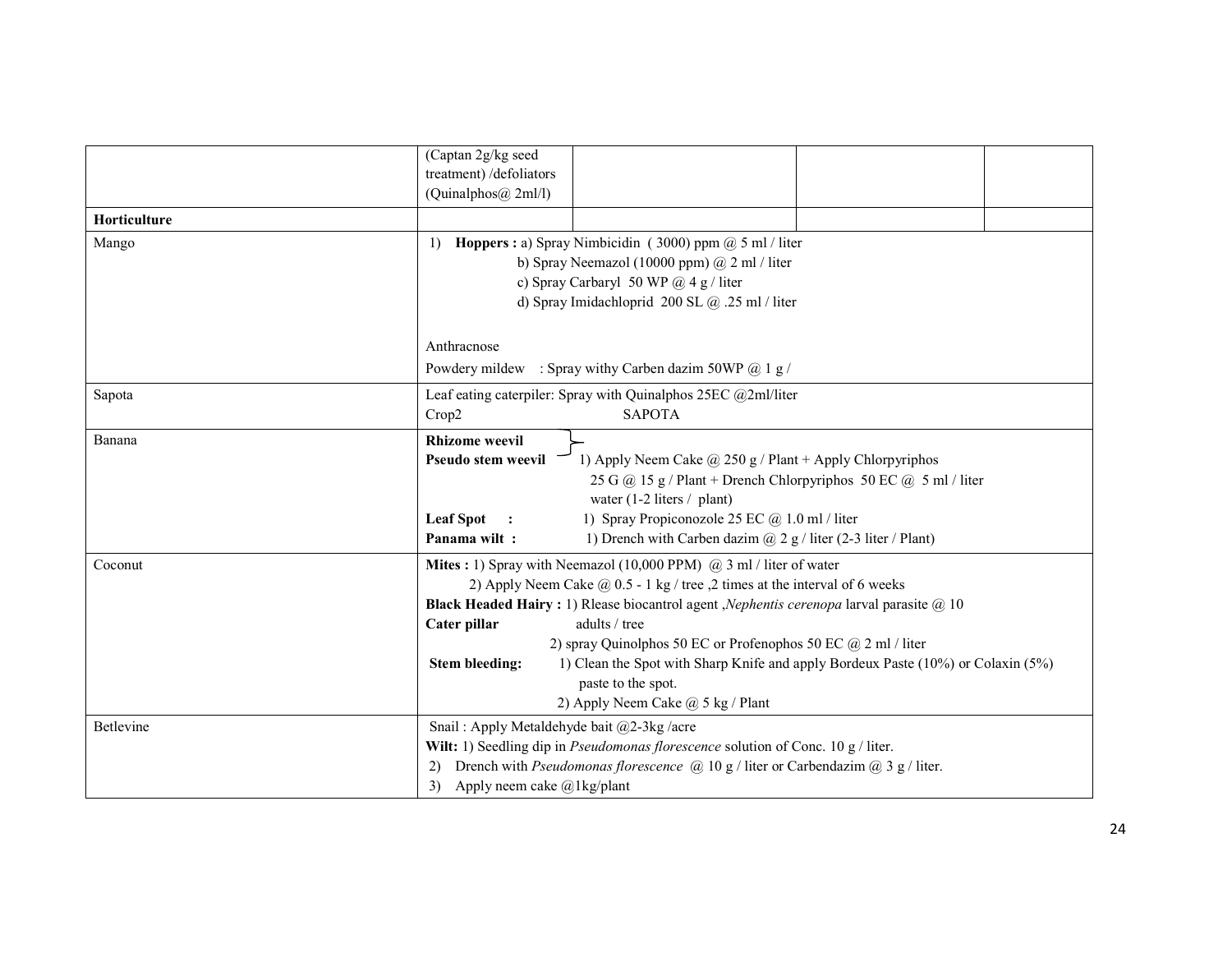|         | Apply Carbofuran 3G @10 Kg/acre.<br>4)                                                                                              |  |  |  |
|---------|-------------------------------------------------------------------------------------------------------------------------------------|--|--|--|
| Chilli  | Thrips: 1) Spray Imidachloprid 200 SL @ 0.25 ml / liter or Difenthuron 50 WP @ 1 g / liter or Fipronil 20 EC<br>$(a)$ 1 ml / liter. |  |  |  |
|         | Mites : 2) Spray Fenazaquin 25 EC @ 2 ml / liter or Vertimec 1.9 EC @ 0.5 ml / liter or Difenthuron 50 WP                           |  |  |  |
|         | $(a)$ 1 g / liter.                                                                                                                  |  |  |  |
|         | Fruits borer: 1) Grow 1 row of Mari gold as a trap crop after every 18 rows of Chilli.                                              |  |  |  |
|         | 2) Spray Nimbicidin (3000 PPM) @ 5 ml / liter or Profenophos 50 EC @ 2 ml / liter or Novaluron (IGR)<br>10                          |  |  |  |
|         | EC @ 1 ml / liter or Flubendiamide 18 wG @ $0.5$ g / liter of water.                                                                |  |  |  |
|         | Powdery mildew: 1) Spray with Haxaconozole 5 EC or Propiconozole 25 EC or Triademifon 50 ml / liter.                                |  |  |  |
|         | Wilt: 1) Seedling dip in <i>Pseudomonas florescence</i> solution of Conc. 10 g / liter.                                             |  |  |  |
|         | 2) Drench with Pseudomonas florescence $\omega$ 10 g / liter or Carbendazim $\omega$ 3 g / liter.                                   |  |  |  |
| Okra    | Jassids<br>- Imidacloprid 200SL $@0.25$ ml/l                                                                                        |  |  |  |
|         | 1) Spray 0.5 ml Phosphomidon 85 W. S.C. along with sulphur $(2)$ g/litre of water.<br>Shoot and                                     |  |  |  |
|         | Fruit borer<br>2) spray Melathion 50 E.C or Carboryl 4g 50 W.P. along with sulphur @3 g/litre of water.                             |  |  |  |
|         | Cercospora leaf spot: Spray 1 g Carbendizen /litre of water.                                                                        |  |  |  |
|         | Yellow mosaic disease: spay 1.7 Dimethoate/litre of water                                                                           |  |  |  |
|         | Powdery mildew: spray 1 ml Penaconozole /litre.                                                                                     |  |  |  |
| Brinjal | Jassids<br>- Imidacloprid 200SL $@0.25$ ml/l                                                                                        |  |  |  |
|         | i) Apply neem cake at the time of planting $@1q/a$ cre<br>Shoot and                                                                 |  |  |  |
|         | 2) Spray 0.5 ml Phosphomidon 85 W. S.C. along with sulphur $(2)$ g/litre of water.                                                  |  |  |  |
|         | Fruit borer<br>3) Spray Melathion 50 E.C or Carboryl 4g 50 W.P. along with sulphur $(a)$ 3 g/litre of water.                        |  |  |  |
|         | Yellow mosaic disease: spay 1.7 Dimethoate/litre of water                                                                           |  |  |  |
|         | Powdery mildew: spray 1 ml Penaconozole /litre.                                                                                     |  |  |  |
|         | Wilt :1)Apply Tichoderma @2-3kg/acre                                                                                                |  |  |  |
|         | 2) Seedling dip in Pseudomonas florescence solution of Conc. 10 g / liter.                                                          |  |  |  |
|         | 3) Drench with <i>Pseudomonas florescence</i> $\omega$ 10 g / liter or Carbendazim $\omega$ 3 g / liter.                            |  |  |  |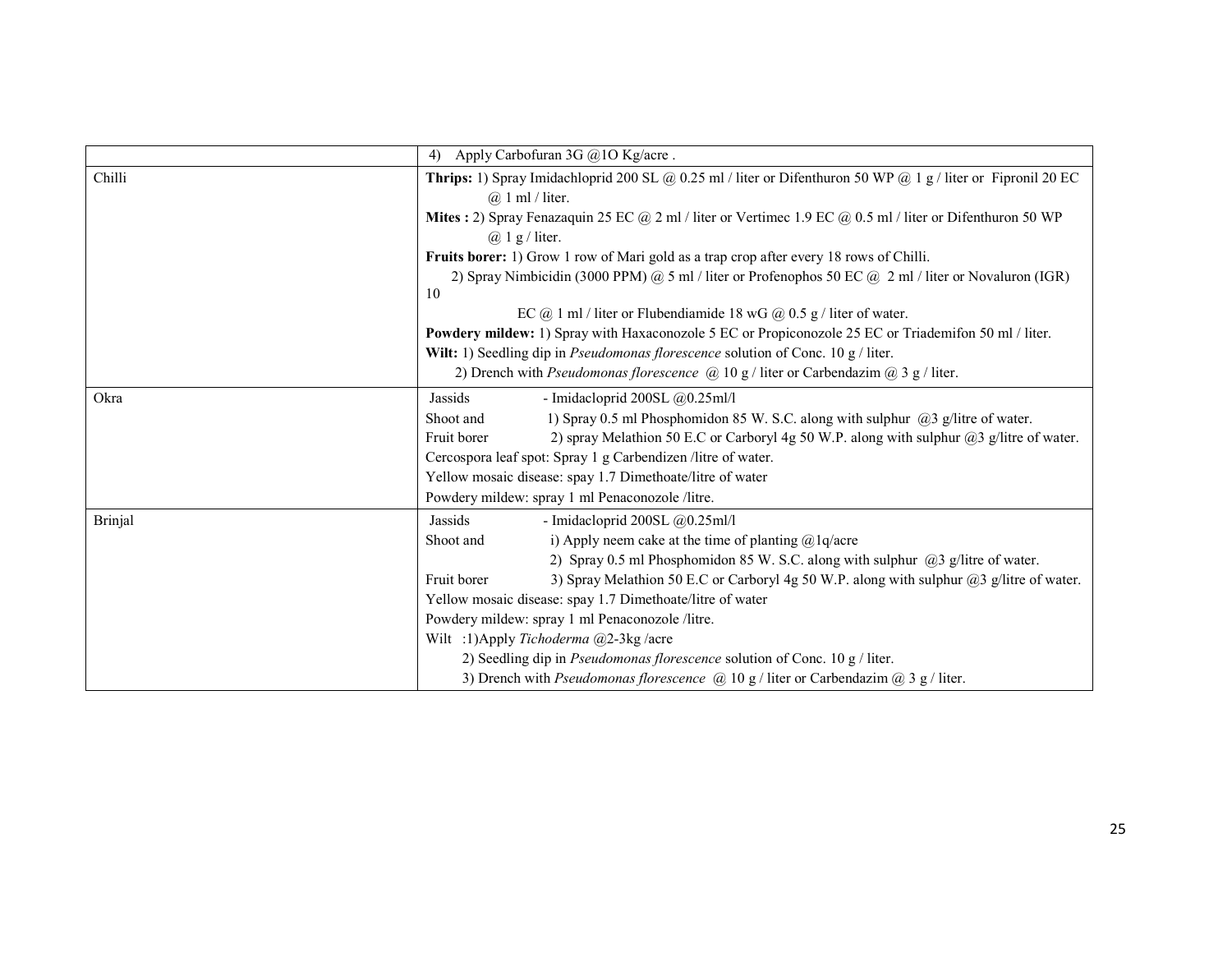#### 2.3 Floods

| Condition                                      | <b>Suggested contingency measures</b>                                |                                                                      |                                               |                                         |
|------------------------------------------------|----------------------------------------------------------------------|----------------------------------------------------------------------|-----------------------------------------------|-----------------------------------------|
| Transient water logging/partial<br>inundation  | Seedling / nursery stage                                             | Vegetative stage                                                     | Reproductive stage                            | At harvest                              |
| Maize                                          | Drain out excess water                                               | Drain out excess water                                               | Drain out excess water                        | Drain out excess water                  |
| Hy. cotton                                     | Top dressing                                                         | Top dressing nitrogen                                                | Topdressing                                   | physiological<br>Harvest<br>at          |
| Rice                                           | Intercultivation & weeding                                           | Intercultivation & weeding                                           | Plant protection measures                     | maturity<br>Herbicide spray for control |
| Sorghum                                        | Plant protection measures                                            | Plant protection measures                                            | Harvesting<br>at<br>physiological<br>maturity | of weeds and prepare land               |
| groundnut                                      |                                                                      |                                                                      | stage                                         | for rabi sowing                         |
| Chilli + Desi cotton                           |                                                                      |                                                                      |                                               |                                         |
| Horticulture                                   |                                                                      |                                                                      |                                               |                                         |
| Mango                                          | Opening of the drainage and<br>application<br>of urea as a top dress | Opening of the drainage and<br>application<br>of urea as a top dress | Opening of the drainage<br>and<br>application | Shift the produce<br>to safer place     |
|                                                |                                                                      |                                                                      | of urea as a top dress                        |                                         |
| Sapota                                         | $-do-$                                                               | $-do-$                                                               | $-do-$                                        | $-do-$                                  |
| Banana                                         | -do-                                                                 | $-do-$                                                               | $-do-$                                        | $-do-$                                  |
| Coconut                                        | $-do-$                                                               | $-do-$                                                               | $-do-$                                        | $-do-$                                  |
| Betlevine                                      | $-do-$                                                               | $-do-$                                                               | $-do-$                                        | $-do-$                                  |
| Chilli                                         | $-do-$                                                               | $-do-$                                                               | $-do-$                                        | $-do-$                                  |
| Okra                                           | $-do-$                                                               | $-do-$                                                               | $-do-$                                        | $-do-$                                  |
| <b>Brinjal</b>                                 | $-do-$                                                               | $-do-$                                                               | $-do-$                                        | $-do-$                                  |
| Continuous submergence<br>for more than 2 days |                                                                      |                                                                      |                                               |                                         |
| Maize                                          | Re-sowing                                                            | Drain out excess water                                               | Drain out excess water                        | Drain out excess water                  |
| Hy. cotton                                     | Draining the excess water                                            | Top dressing                                                         | Topdressing                                   | Harvest at physiological                |
| Rice                                           | in sunflower, groundnut,                                             | Intercultivation                                                     | Plant protection measures                     | maturity                                |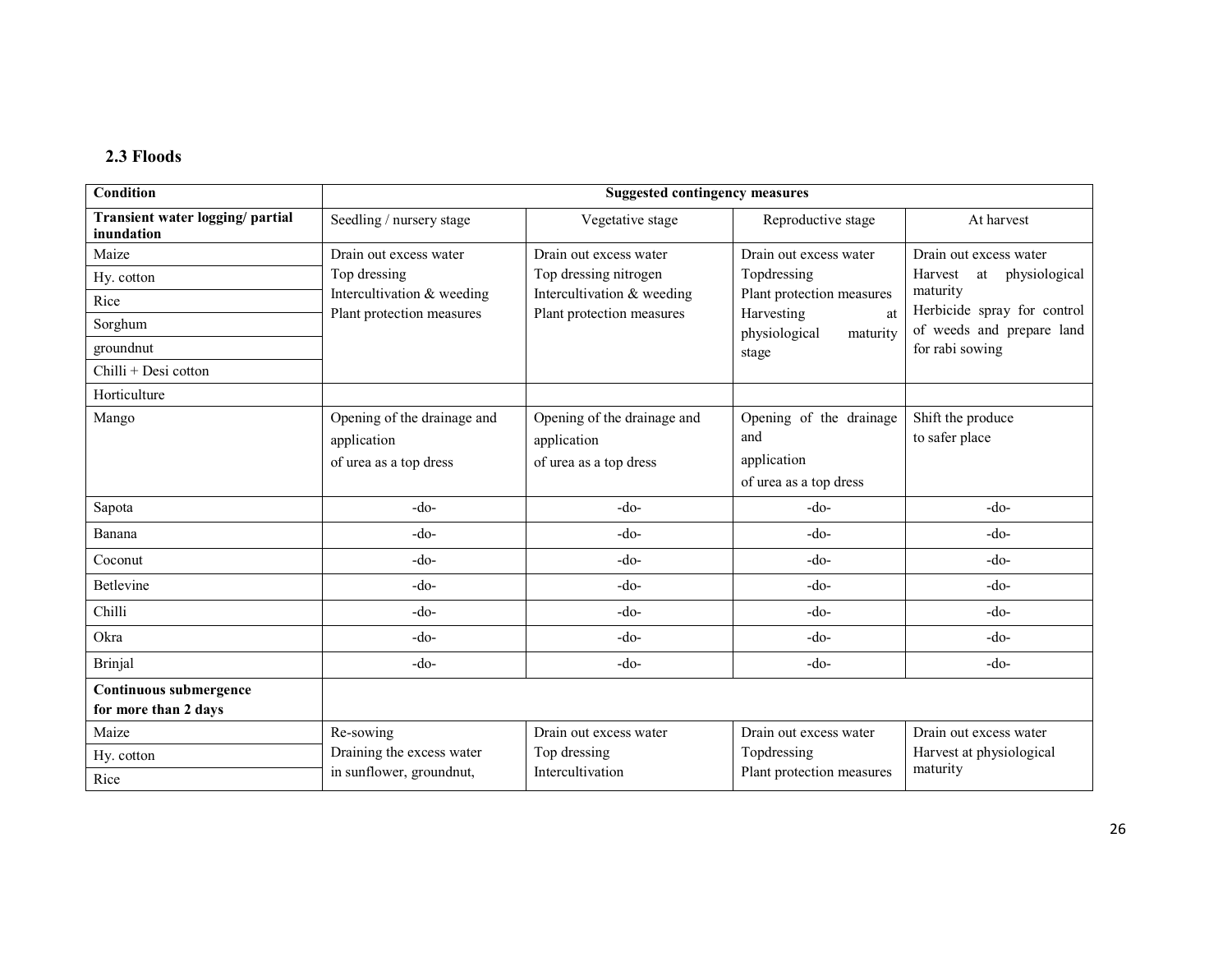| Sorghum              | Bt.cotton                                | Re-sowing with suitable crop                         | Harvesting at                   | Herbicide spray for control |
|----------------------|------------------------------------------|------------------------------------------------------|---------------------------------|-----------------------------|
| groundnut            | Avoid green gram, black gram,<br>soybean | like maize, sunflower in the<br>vent of crop failure | physiological maturity<br>stage | of weeds and prepare land   |
| Chilli + Desi cotton |                                          |                                                      |                                 | for rabi sowing             |
| Horticulture         |                                          |                                                      |                                 |                             |
| Mango                | Opening of the drainage and              | Opening of the drainage and                          | Opening of the drainage         | Shift the produce           |
|                      | application of urea as a top             | application of urea as a top                         | and application of urea as      | to safer place              |
|                      | dress                                    | dress                                                | a top dress                     |                             |
| Sapota               | $-do-$                                   | $-do-$                                               | $-do-$                          | $-do-$                      |
| Banana               | $-do-$                                   | $-do-$                                               | $-do-$                          | $-do-$                      |
| Coconut              | -do-                                     | -do-                                                 | $-do-$                          | $-do-$                      |
| <b>Betlevine</b>     | $-do-$                                   | -do-                                                 | $-do-$                          | $-do-$                      |
| Chilli               | -do-                                     | $-do-$                                               | $-do-$                          | $-do-$                      |
| Okra                 | $-do-$                                   | $-do-$                                               | $-do-$                          | $-do-$                      |
| <b>Brinjal</b>       | $-do-$                                   | $-do-$                                               | $-do-$                          | $-do-$                      |
| Sea water inundation | NA                                       |                                                      |                                 |                             |

## 2.4 Extreme events: Heat wave / Cold wave/Frost/ Hailstorm /Cyclone -

| <b>Extreme event type</b> | <b>Suggested contingency measure</b> |                         |                           |            |
|---------------------------|--------------------------------------|-------------------------|---------------------------|------------|
|                           | Seedling / nursery stage             | <b>Vegetative stage</b> | <b>Reproductive stage</b> | At harvest |
| <b>Heat Wave</b>          |                                      |                         |                           |            |
| Cold wave                 |                                      |                         |                           |            |
| Frost                     |                                      |                         |                           |            |
| <b>Hailstorm</b>          |                                      |                         |                           |            |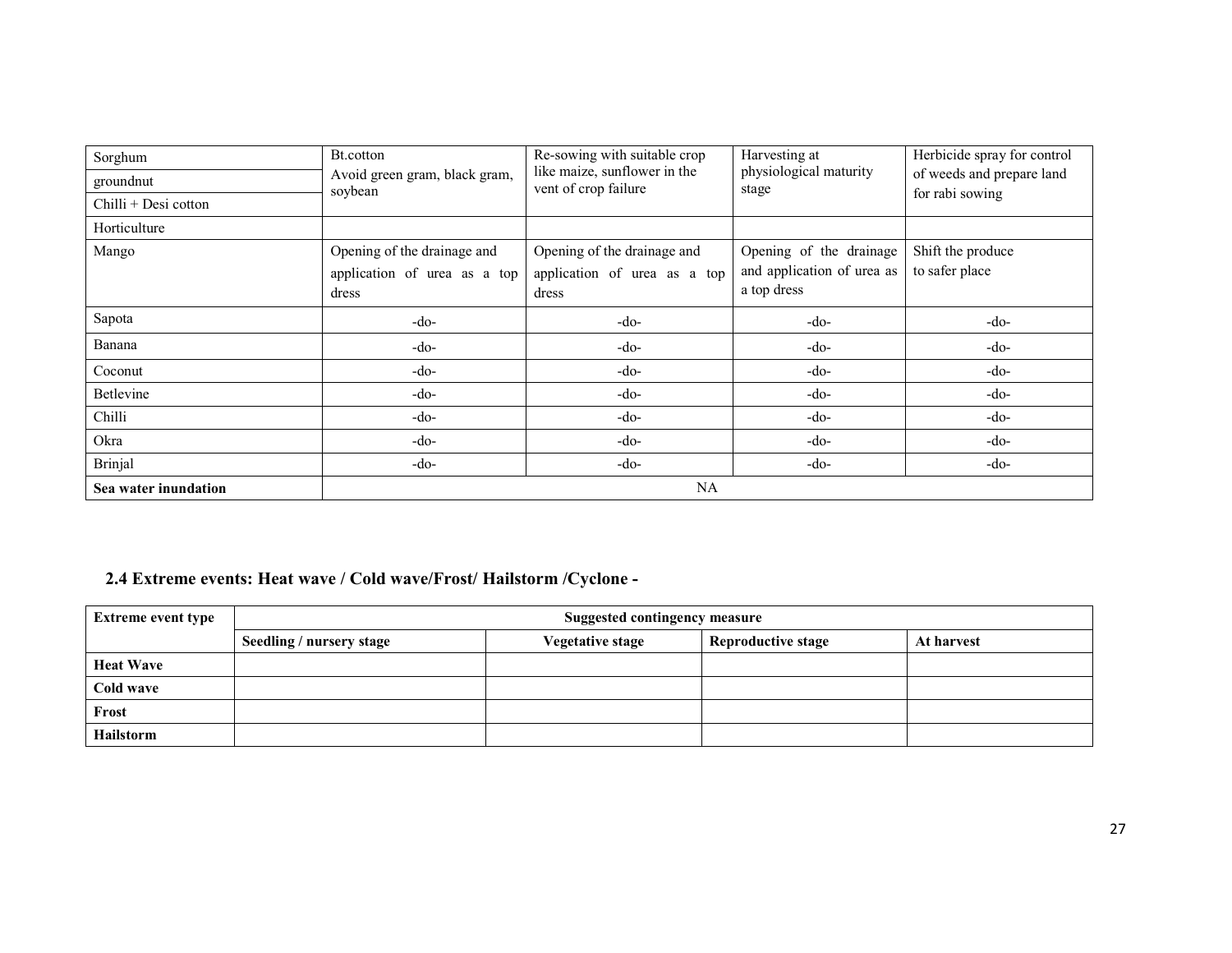## 2.5.1 Livestock

| <b>Suggested contingency measures</b>                                                                                                                                                                                                                                                                                                                                                                                                                                                                                                                                                                                                                                                                                                                                                                      |                                                                                                                                                                                                                                                                                                                                                                                                                                                                                                                                                                                                                                                                                                                                                                                                                                                                                                                                                                                                                                                                                                                                                                                                                                                                                                          |                                                                                                                                                                                                                                                                                                                                        |
|------------------------------------------------------------------------------------------------------------------------------------------------------------------------------------------------------------------------------------------------------------------------------------------------------------------------------------------------------------------------------------------------------------------------------------------------------------------------------------------------------------------------------------------------------------------------------------------------------------------------------------------------------------------------------------------------------------------------------------------------------------------------------------------------------------|----------------------------------------------------------------------------------------------------------------------------------------------------------------------------------------------------------------------------------------------------------------------------------------------------------------------------------------------------------------------------------------------------------------------------------------------------------------------------------------------------------------------------------------------------------------------------------------------------------------------------------------------------------------------------------------------------------------------------------------------------------------------------------------------------------------------------------------------------------------------------------------------------------------------------------------------------------------------------------------------------------------------------------------------------------------------------------------------------------------------------------------------------------------------------------------------------------------------------------------------------------------------------------------------------------|----------------------------------------------------------------------------------------------------------------------------------------------------------------------------------------------------------------------------------------------------------------------------------------------------------------------------------------|
| <b>Before the event</b>                                                                                                                                                                                                                                                                                                                                                                                                                                                                                                                                                                                                                                                                                                                                                                                    | During the event                                                                                                                                                                                                                                                                                                                                                                                                                                                                                                                                                                                                                                                                                                                                                                                                                                                                                                                                                                                                                                                                                                                                                                                                                                                                                         | After the event                                                                                                                                                                                                                                                                                                                        |
|                                                                                                                                                                                                                                                                                                                                                                                                                                                                                                                                                                                                                                                                                                                                                                                                            |                                                                                                                                                                                                                                                                                                                                                                                                                                                                                                                                                                                                                                                                                                                                                                                                                                                                                                                                                                                                                                                                                                                                                                                                                                                                                                          |                                                                                                                                                                                                                                                                                                                                        |
| Each district should have reserves (feeding<br>5000 ACU (maintenance ration) for about<br>1-3 weeks period) of the following at any<br>point of the year for mobilization to the<br>needy areas<br>Silage: $20-50t$<br>Urea molasses mineral<br>bricks<br>(UMMB):50-100 t<br>Hay:100-250 t<br>Concentrates: 20-50 t<br>Minerals and vitamin supplements<br>mixture: $1-5$ t<br>Establishment of silvi-pastoral system in<br>CPRs with Stylosanthus hamata and<br>Cenchrus ciliaris as grass with Leucaena<br>leucocephala as tree component<br>Top dressing of N in 2-3 split doses $@$ 20-<br>25 kg N/ha in CPRs with the monsoon<br>pattern for higher biomass production<br>Increase area under short duration fodder<br>crops of sorghum/bajra/maize(UP chari,<br>MP chari, HC-136, HD-2, GAINT BAJRA, | Harvest and use all the failed crop (Sorghum, Bajra, Maize,<br>Rice, Wheat, Horse gram, Groundnut) material as fodder.<br>Harvest the top fodder (Neem, Subabul, Acasia, Pipol etc)<br>and unconventional feeds resources available and use as<br>fodder for livestock (LS).<br>Available feed and fodder should be cut from CPRs and<br>stall fed in order to reduce the energy requirements of the<br>animals<br>Mild drought : hay should be transported to the needy<br>areas<br><b>Moderate drought:</b> hay, silage and vitamin $\&$ minerals<br>mixture should be transported to the needy areas<br>Severe drought: UMMB, hay, concentrates and vitamin &<br>mineral mixture should be transported to the needy areas.<br>All the hay should be enriched with 2% Urea molasses<br>solution or 1% common salt solution and fed to LS<br>Herd should be split and supplementation should be given<br>only to the highly productive and breeding animals<br>Provision of emergency grazing/feeding (Cow-calf camps<br>or other special arrangements to protect high productive $\&$<br>breeding stock)<br>Available kitchen waste should be mixed with dry fodder<br>while feeding<br>Arrangements should be made for mobilization of small<br>ruminants across the districts where no drought exits | Short duration fodder crops of Sorghum /<br>Bajra / Maize (UP Chari, Pusa Chari, HC-<br>136, HD-2/Rajkoo, Gaint Bajra, L-74, K-<br>6677, Ananand / African tall, Kissan<br>composite, Moti, Manjari, BI-7) should be<br>sown in unsown and crop failed areas<br>Concentrates supplementation should be<br>provided to all the animals. |
|                                                                                                                                                                                                                                                                                                                                                                                                                                                                                                                                                                                                                                                                                                                                                                                                            | L-74, K-677, Ananad/African Tall, Kisan                                                                                                                                                                                                                                                                                                                                                                                                                                                                                                                                                                                                                                                                                                                                                                                                                                                                                                                                                                                                                                                                                                                                                                                                                                                                  | Unproductive livestock should to be culled during severe                                                                                                                                                                                                                                                                               |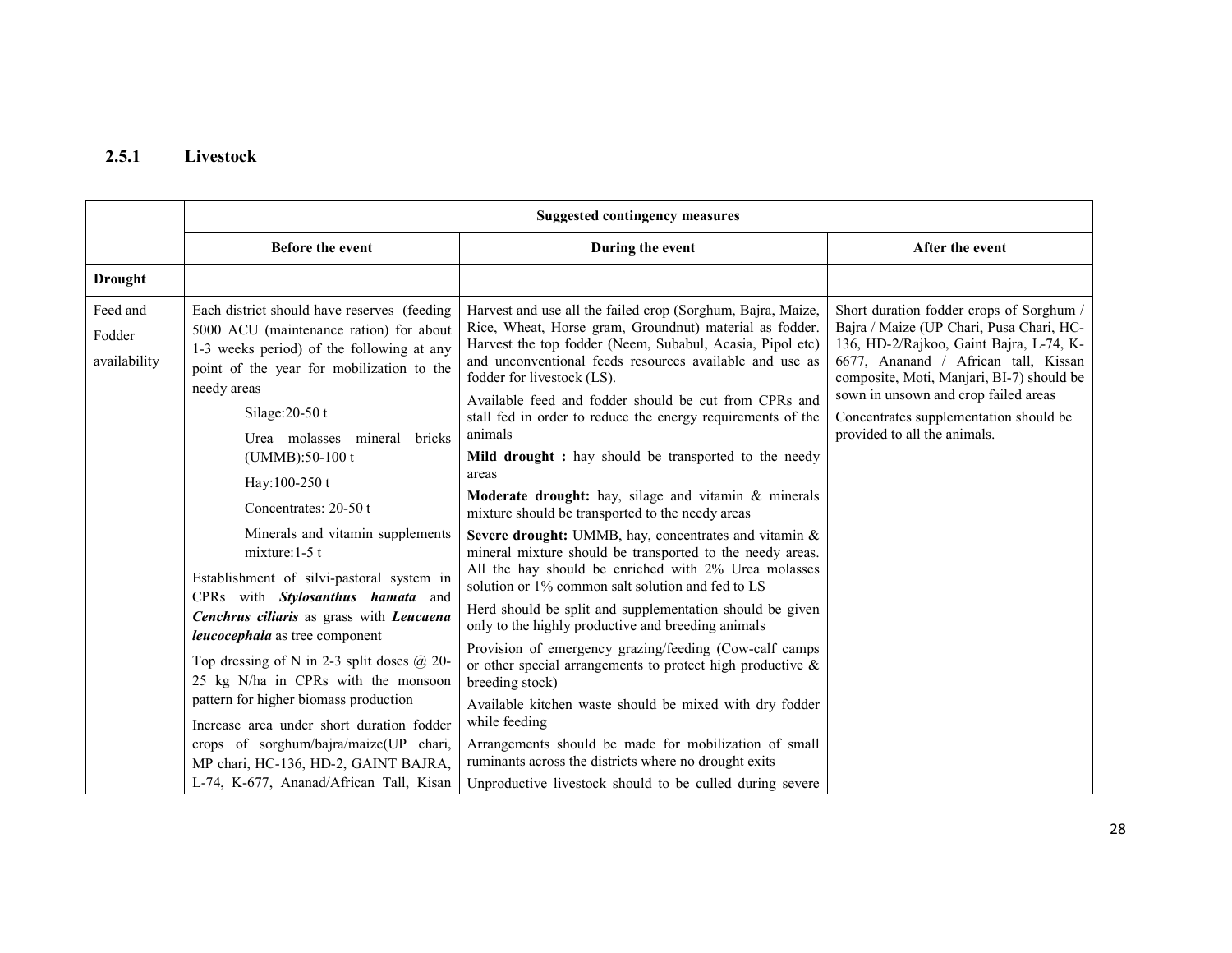| composite, Moti, Manjari, B1-7                                                                            | drought                                                                                                         |  |
|-----------------------------------------------------------------------------------------------------------|-----------------------------------------------------------------------------------------------------------------|--|
| Chopping of fodder should be made as<br>mandatory in every village through supply                         | Create transportation and marketing facilities for the culled<br>and unproductive animals (10000-20000 animals) |  |
| and establishment of good quality crop<br>cutters.                                                        | Subsidized loans (5-10 crores) should be provided to the<br>livestock keepers                                   |  |
| Establishment of backyard production of<br>Azolla                                                         |                                                                                                                 |  |
| Establishment of backed yard cultivation of<br>para grass with drain water from bath<br>room/washing area |                                                                                                                 |  |
| Avoid feed wastage                                                                                        |                                                                                                                 |  |
| Avoid burning of wheat straw and maize<br>stover                                                          |                                                                                                                 |  |
| Harvesting and collection of perennial<br>vegetation particularly grasses which grow<br>during monsoon    |                                                                                                                 |  |
| Proper drying, bailing and densification of<br>harvested grass                                            |                                                                                                                 |  |
| Creation of permanent fodder, feed and<br>fodder seed banks in all drought prone areas                    |                                                                                                                 |  |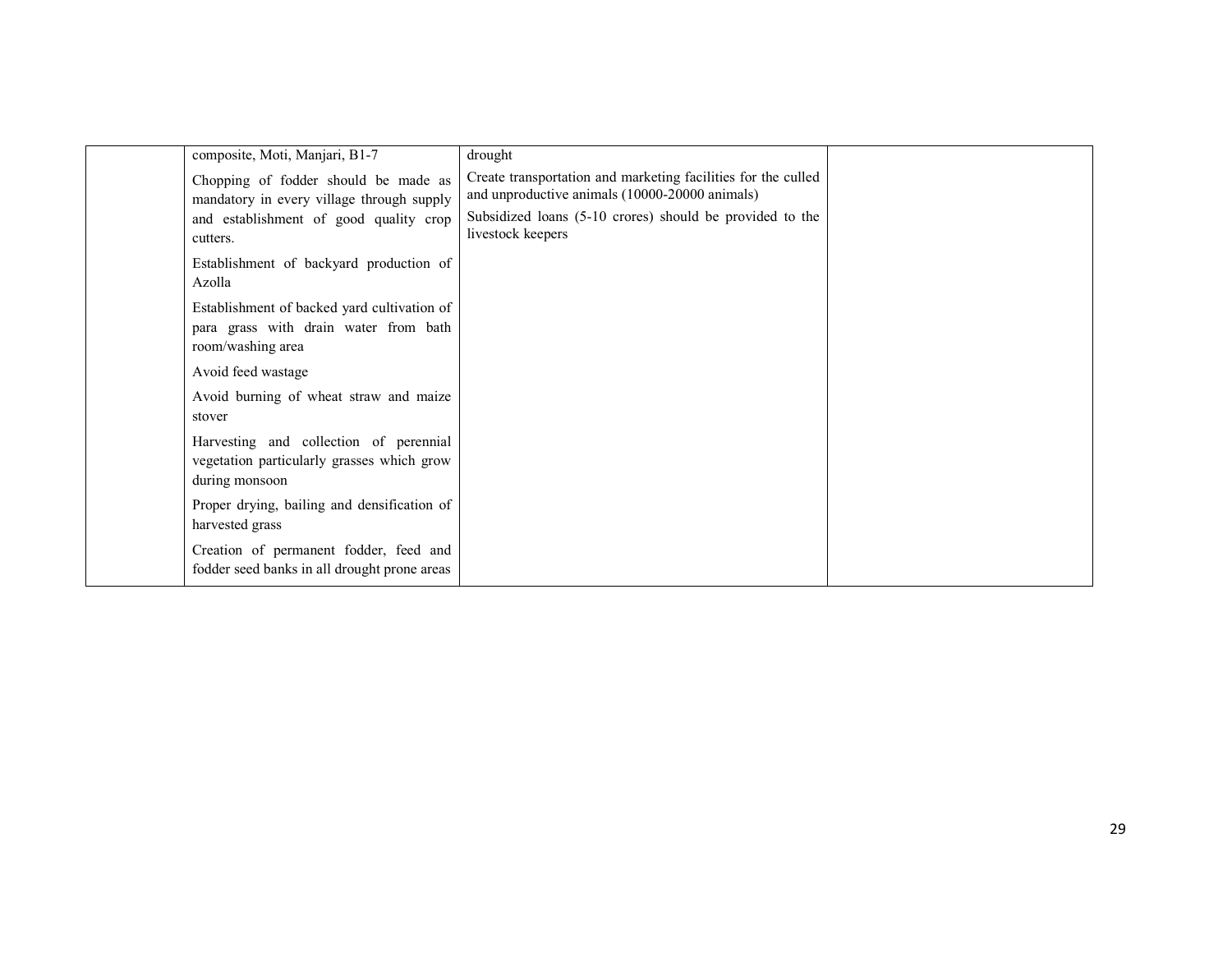| Cyclone       | Harvest all the possible wetted grain<br>(sorghum/bajra/maize etc)<br>and use as<br>animal feed.<br>Arrange for storing minimum required<br>quantity of hay (25-50 kg) and concentrates<br>$(10-25 \text{ kg})$ per animal in farmer's / LS<br>keepers house/ shed for feeding during<br>cyclone.<br>Don't allow the animals for grazing in case<br>of early fore warning (EFW)<br>Incase of EFW, shift the animals to safer<br>places.                                                                             | Treatment of the sick, injured and affected animals through<br>arrangement of mobile emergency veterinary hospitals<br>rescue animal health workers.<br>Diarrhea out break may happen arrangement should be<br>made to mitigate the problem<br>Protect the animals from heavy rains and thunder storms<br>In severe cases un-tether or let loose the animals<br>Arrange transportation of highly productive animals to safer<br>place<br>Spraying of fly repellants in animal sheds | Repair of animal shed<br>Deworm the animals through mass camps<br>Vaccinate against possible out breaks<br>Proper disposable of the dead animals /<br>carcasses by burning / burying with line<br>powder in pit<br>Bleach / chlorinate $(0.1\%)$ drinking water<br>or water resources<br>Collect drowned crop material, dry it and<br>store for future use<br>Sowing of above mention short duration<br>fodder crops in unsown and water logged<br>areas<br>Application of urea (20-25kg/ha) in the<br>CPR's to enhance the bio mass<br>production. |
|---------------|---------------------------------------------------------------------------------------------------------------------------------------------------------------------------------------------------------------------------------------------------------------------------------------------------------------------------------------------------------------------------------------------------------------------------------------------------------------------------------------------------------------------|-------------------------------------------------------------------------------------------------------------------------------------------------------------------------------------------------------------------------------------------------------------------------------------------------------------------------------------------------------------------------------------------------------------------------------------------------------------------------------------|-----------------------------------------------------------------------------------------------------------------------------------------------------------------------------------------------------------------------------------------------------------------------------------------------------------------------------------------------------------------------------------------------------------------------------------------------------------------------------------------------------------------------------------------------------|
| <b>Floods</b> | In case of EFW, harvest all the crops<br>(Sorghum, Bajra, Maize, Rice, Wheat,<br>Horse gram, Groundnut) that can be useful<br>as fodder in future (store properly)<br>Don't allow the animals for grazing<br>Arrange for storing minimum required<br>quantity of hay (25-50kg) and concentrates<br>(25kgs) per animals in farmer / LS keepers<br>house / shed for feeding animals during<br>floods<br>Arrangement for transportation of animals<br>from low lying area and also for rescue<br>animal health workers | Transportation of animals to elevated areas<br>Stall feeding of animals with stored hay and concentrates<br>Proper hygienic and sanitation of the animal shed<br>In severe floods, un-tether or let loose the animals<br>Emergency outlet establishment for required medicines or<br>feeds in each village<br>Spraying of fly repellants in animal sheds                                                                                                                            | Repair of animal shed<br>Bring back the animals do the shed<br>Cleaning and disinfection of the shed<br>Bleach (0.1%) drinking water / water<br>sources<br>Deworming<br>with<br>brood<br>spectrum<br>dewormers<br>Vaccination against possible out breaks<br>Proper disposable of the dead animals /<br>carcasses by burning / burying with line<br>powder in pit drying the harvested crop<br>material and proper storage.                                                                                                                         |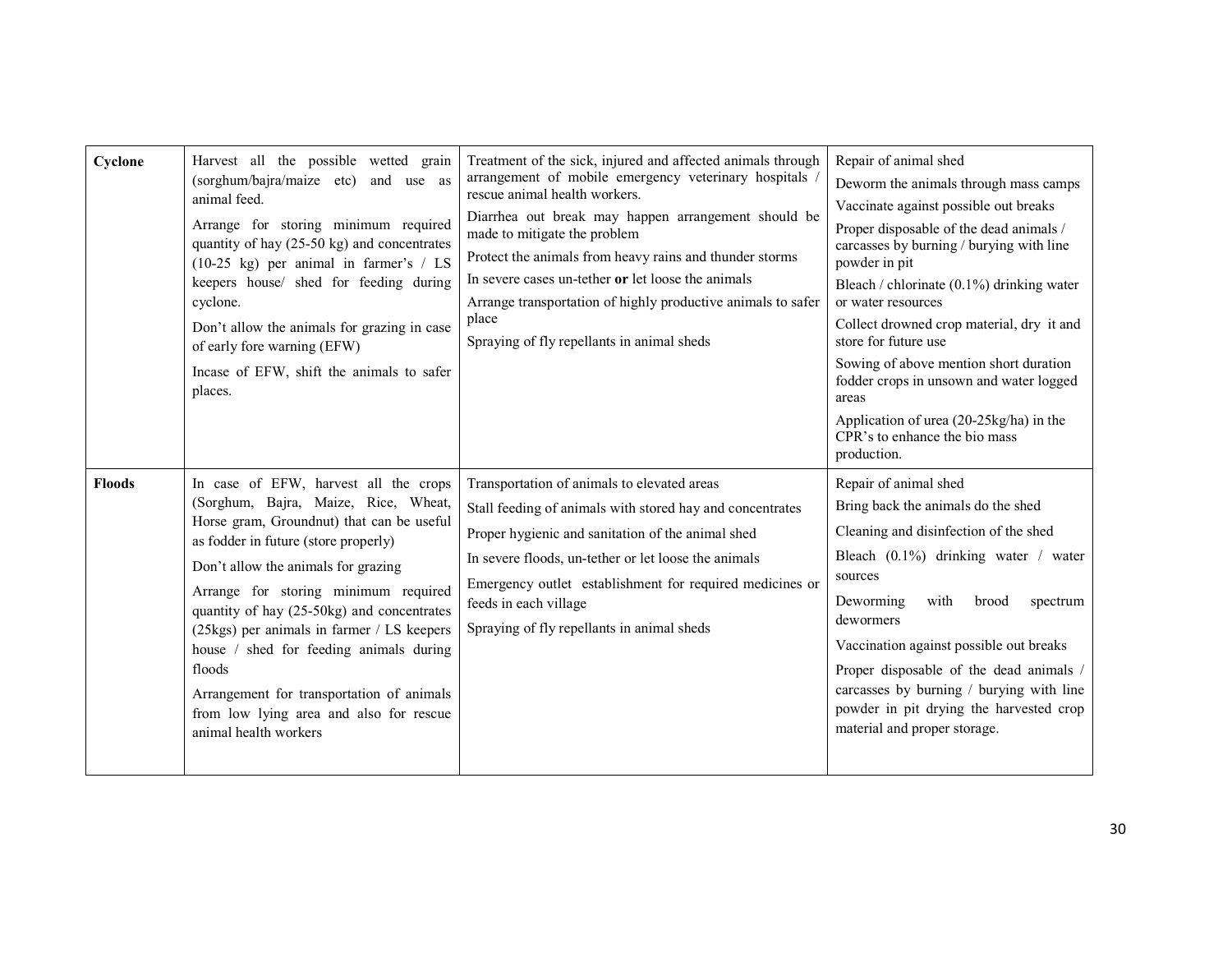| Heat & Cold<br>wave                               | Arrangement for protection from heat<br>wave<br>Plantation around the shed<br>$\ddot{1}$<br>$H_2O$ sprinklers / foggers in the<br>$\overline{ii}$<br>shed<br>iii) Application of white reflector<br>paint on the roof<br>Cold wave: Covering all the wire meshed<br>walls / open area with gunny bags/<br>polyethylene sheets (with a mechanism for<br>lifting during the day time and putting<br>down during night time) | Allow the animals early in the morning or late in the<br>evening for grazing during heat waves<br>Allow for grazing between 10AM to 3PM during cold<br>waves<br>Feed green fodder/silage / concentrates during day time and<br>roughages / hay during night time in case of heat waves<br>Add 25-50 ml of edible oil in concentrates and fed to the<br>animal during cold waves<br>Put on the foggers / sprinkerlers during heat weaves and<br>heaters during cold waves<br>In severe cases, vitamin 'C' and electrolytes should be<br>added in H <sub>2</sub> O during heat waves.<br>Apply / sprinkle lime powder in the animal shed during<br>cold waves to neutralize ammonia accumulation | Feed the animals as per routine schedule<br>Allow the animals for grazing (normal<br>timings) |
|---------------------------------------------------|---------------------------------------------------------------------------------------------------------------------------------------------------------------------------------------------------------------------------------------------------------------------------------------------------------------------------------------------------------------------------------------------------------------------------|------------------------------------------------------------------------------------------------------------------------------------------------------------------------------------------------------------------------------------------------------------------------------------------------------------------------------------------------------------------------------------------------------------------------------------------------------------------------------------------------------------------------------------------------------------------------------------------------------------------------------------------------------------------------------------------------|-----------------------------------------------------------------------------------------------|
| <b>Health and</b><br><b>Disease</b><br>management | Specify the endemic diseases (species wise)<br>in that region<br>Identification of veterinary staff and animal<br>health workers<br>Constitution of Rapid Action Veterinary<br>Force<br>Storage of emergency medicines and<br>medical kits<br>Timely vaccination (as per enclosed<br>vaccination schedule) against all endemic<br>diseases<br>Surveillance and disease monitoring<br>network establishment                | Rescue of sick and injured animals and their treatment<br>Conducting mass animal health camps                                                                                                                                                                                                                                                                                                                                                                                                                                                                                                                                                                                                  | Conducting mass animal health camps<br>Conducting fertility camps<br>Mass deworming camps     |
| Insurance                                         | Encouraging insurance of livestock                                                                                                                                                                                                                                                                                                                                                                                        | Listing out the details of the dead animals                                                                                                                                                                                                                                                                                                                                                                                                                                                                                                                                                                                                                                                    | Submission<br>for insurance claim<br>and                                                      |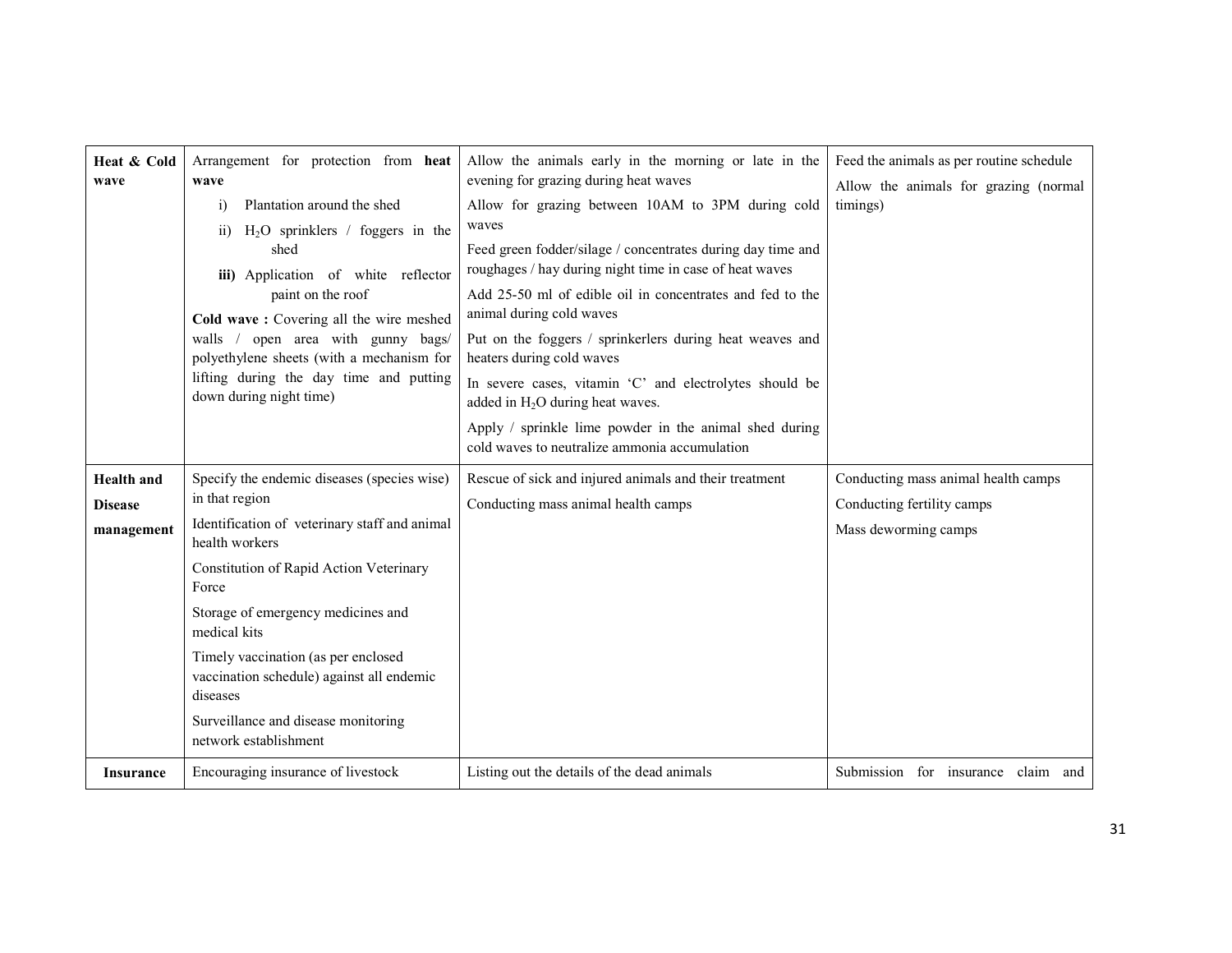|                   |                                                                                                                                                                           |                                                         | availing insurance benefit<br>Purchase of new productive animals                     |
|-------------------|---------------------------------------------------------------------------------------------------------------------------------------------------------------------------|---------------------------------------------------------|--------------------------------------------------------------------------------------|
| Drinking<br>water | Rain water harvesting and create water<br>bodies/watering points (when water is<br>scarce use only as drinking water for<br>animals)<br>Identification of water resources | Restrict wallowing of animals in water bodies/resources | Specify the options (place and area) for<br>establishment of drinking water reserves |

#### Vaccination schedule in small ruminants (Sheep & Goat)

| <b>Disease</b>                | <b>Season</b>                        |
|-------------------------------|--------------------------------------|
|                               |                                      |
| Foot and mouth disease (FMD)  | Preferably in winter / autumn        |
| <b>PPR</b>                    | All seasons, preferably in June-July |
| Black quarter (BQ)            | May / June                           |
| Enterotoxaemia (ET)           | May                                  |
| Haemorrhagic septicaemia (HS) | March / June                         |
| Sheep pox (SP)                | December / march                     |

#### Vaccination programme for cattle and buffalo:

| <b>Disease</b> | Age and season at vaccination     |
|----------------|-----------------------------------|
| Anthrax        | In endemic areas only, Feb to May |
| HS             | May to June                       |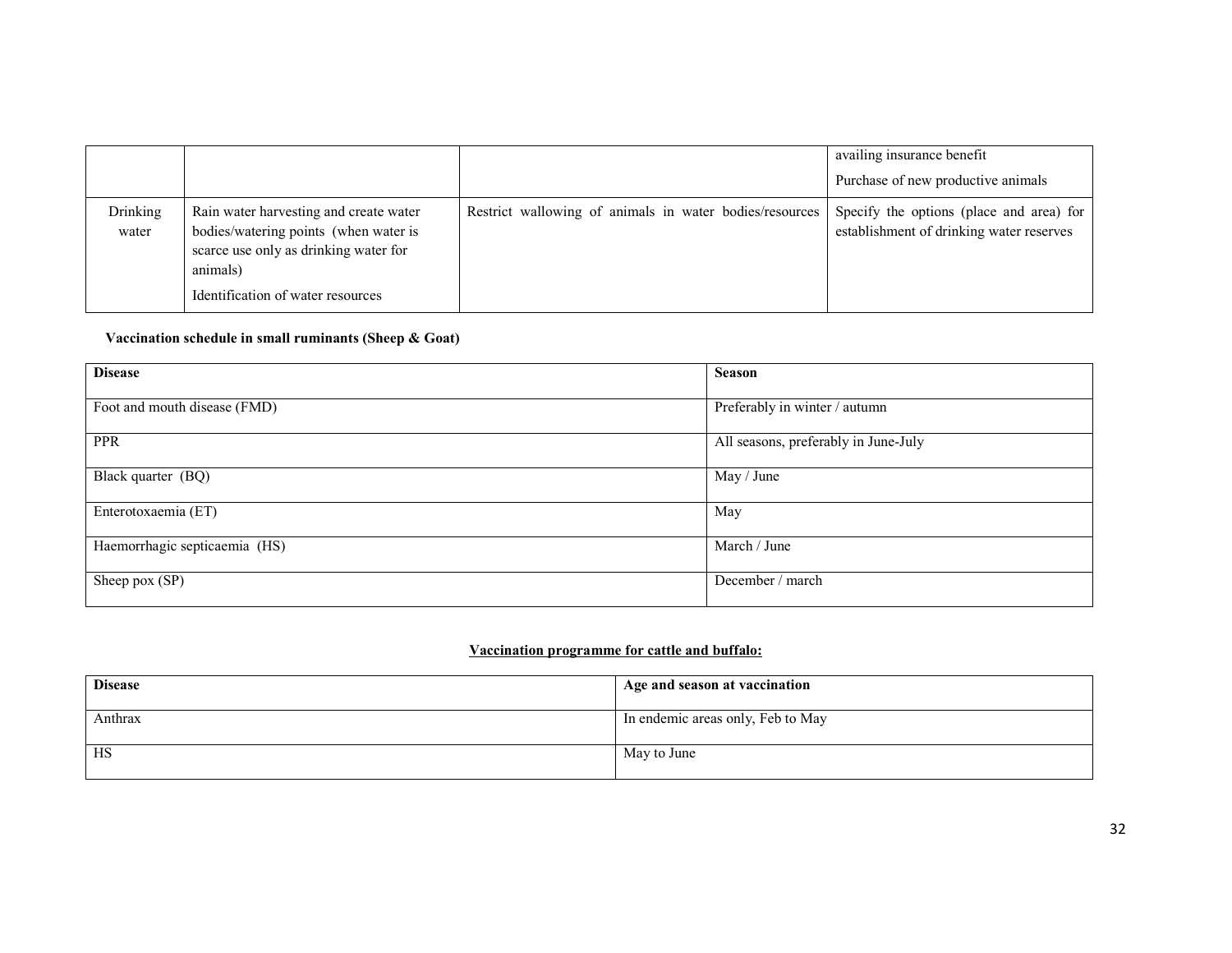| BQ         | May to June          |
|------------|----------------------|
| <b>FMD</b> | November to December |

## 2.5.2 Poultry

|                               | <b>Suggested contingency measures</b>                                                          |                                                                                                                                   |                                                                                                                    |
|-------------------------------|------------------------------------------------------------------------------------------------|-----------------------------------------------------------------------------------------------------------------------------------|--------------------------------------------------------------------------------------------------------------------|
|                               | Before the event <sup>a</sup>                                                                  | During the event                                                                                                                  | After the event                                                                                                    |
| <b>Drought</b>                |                                                                                                |                                                                                                                                   |                                                                                                                    |
| Shortage of feed ingredients  | Storing of house hold<br>grain like maize, broken<br>rice, bajra etc,<br>Culling of weak birds | Supplementation only for productive birds<br>with house hold grain<br>Supplementation of shell grit (calcium) for<br>laying birds | Supplementation to all                                                                                             |
| Drinking water                | Rain water harvesting                                                                          | Sanitation of drinking water                                                                                                      | Give sufficient water as per the bird's<br>requirement                                                             |
| Health and disease management | Culling of sick birds.<br>Deworming<br>and<br>vaccination against<br><b>RD</b><br>and fowl pox | Mixing of Vit. A, D, E, K and B-complex<br>including vit C in drinking water                                                      | Hygienic and sanitation of poultry house<br>Disposal of dead birds by burning / burying<br>with line powder in pit |
| <b>Floods</b>                 |                                                                                                |                                                                                                                                   |                                                                                                                    |
| Shortage of feed ingredients  | In case of EFW, shift the<br>birds to safer place<br>hold<br>Storing<br>of<br>house            | Use stored feed as supplement<br>Don't allow for scavenging                                                                       | Routine practices are followed                                                                                     |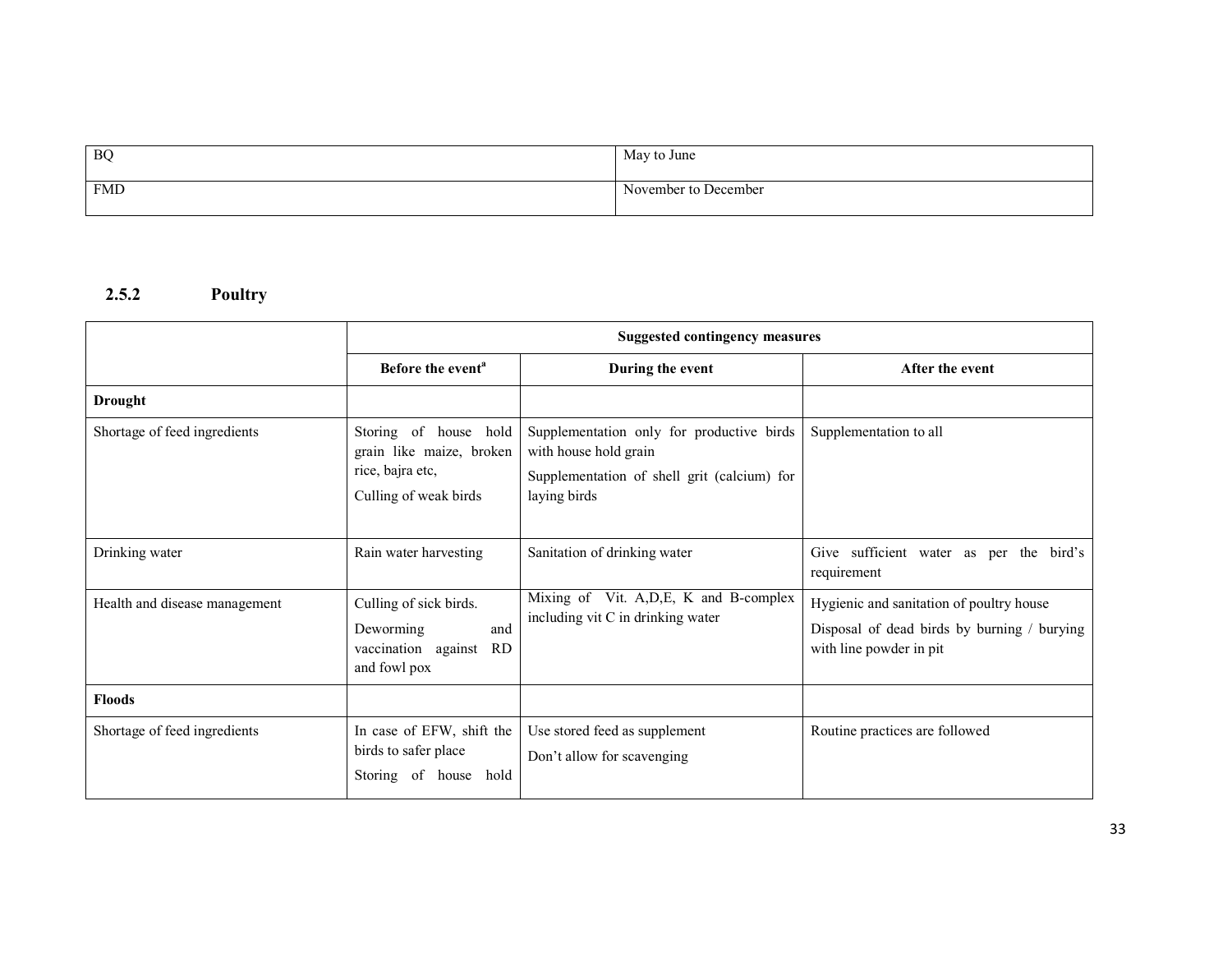|                               | grain like maize, broken<br>rice, bajra etc,<br>Culling of weak birds                                                                               |                                                                                                                                                                                                                      |                                                                                                                                                                                                            |
|-------------------------------|-----------------------------------------------------------------------------------------------------------------------------------------------------|----------------------------------------------------------------------------------------------------------------------------------------------------------------------------------------------------------------------|------------------------------------------------------------------------------------------------------------------------------------------------------------------------------------------------------------|
| Drinking water                | Provide clean drinking<br>water                                                                                                                     | Sanitation of drinking water                                                                                                                                                                                         | Sanitation of drinking water                                                                                                                                                                               |
| Health and disease management | In case of EFW, add<br>antibiotic<br>powder<br>in<br>drinking water to prevent<br>any disease outbreak                                              | Sanitation of poultry house<br>Treatment of affected birds<br>Prevent water logging surrounding the sheds<br>Assure supply of electricity<br>Sprinkle lime powder to prevent ammonia<br>accumulation due to dampness | Disposal of dead birds by burning / burying<br>with line powder in pit<br>Disposal of poultry manure to prevent<br>protozoal problem<br>Supplementation of coccidiostats in feed<br>Vaccination against RD |
| Cyclone                       |                                                                                                                                                     |                                                                                                                                                                                                                      |                                                                                                                                                                                                            |
| Shortage of feed ingredients  | In case of EFW, shift the<br>birds to safer place<br>Storing of house hold<br>grain like maize, broken<br>rice, bajra etc,<br>Culling of weak birds | Use stored feed as supplement<br>Don't allow for scavenging<br>Protect from thunder storms                                                                                                                           | Routine practices are followed                                                                                                                                                                             |
| Drinking water                | Provide<br>clean drinking<br>water                                                                                                                  | Sanitation of drinking water                                                                                                                                                                                         | Sanitation of drinking water                                                                                                                                                                               |
| Health and disease management | In case of EFW, add<br>antibiotic<br>powder<br>in<br>drinking water to prevent<br>any disease outbreak                                              | Sanitation of poultry house<br>Treatment of affected birds<br>Prevent water logging surrounding the sheds<br>Assure supply of electricity<br>Sprinkle lime powder to prevent ammonia<br>accumulation due to dampness | Disposal of dead birds by burning / burying<br>with line powder in pit<br>Disposal of poultry manure to prevent<br>protozoal problem<br>Supplementation of coccidiostats in feed<br>Vaccination against RD |